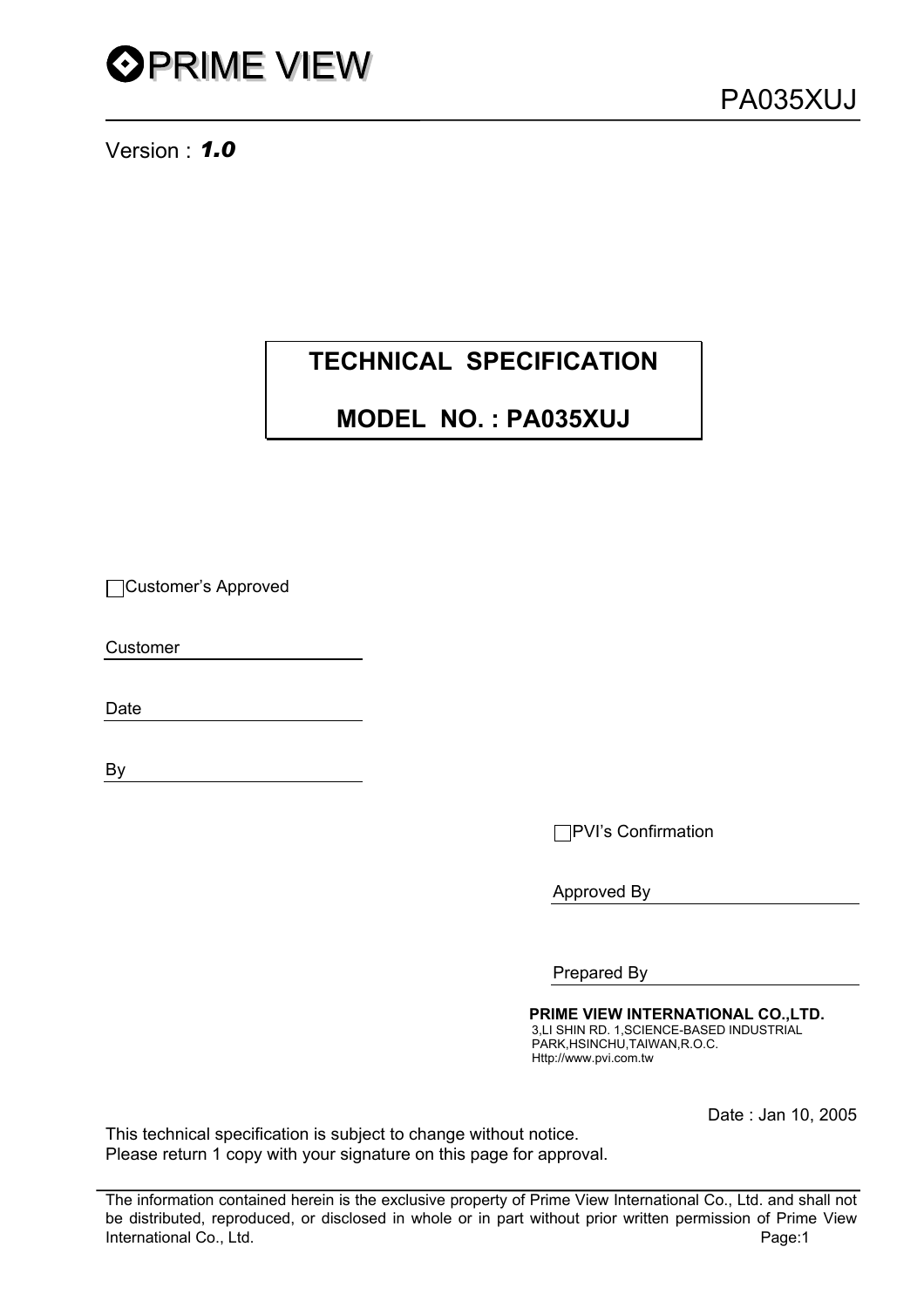

# TECHNICAL SPECIFICATION

# *CONTENTS*

| NO.            | <b>ITEM</b>                                   | <b>PAGE</b>    |
|----------------|-----------------------------------------------|----------------|
|                | Cover                                         | 1              |
|                | Contents                                      | $\overline{2}$ |
| 1              | Application                                   | 3              |
| $\overline{2}$ | Features                                      | 3              |
| 3              | <b>Mechanical Specifications</b>              | 3              |
| 4              | Mechanical Drawing of TFT-LCD module          | 4              |
| 5              | Input / Output Terminals                      | 5              |
| 6              | Pixel Arrangement and input connector pin NO. | 7              |
| $\overline{7}$ | <b>Absolute Maximum Ratings</b>               | 8              |
| 8              | <b>Electrical Characteristics</b>             | 8              |
| 9              | <b>Power Sequence</b>                         | 19             |
| 10             | <b>Optical Characteristics</b>                | 19             |
| 11             | <b>Handling Cautions</b>                      | 22             |
| 12             | <b>Reliability</b>                            | 23             |
| 13             | <b>Block Diagram</b>                          | 24             |
| 14             | Packing                                       | 25             |
|                | <b>Revision History</b>                       | 27             |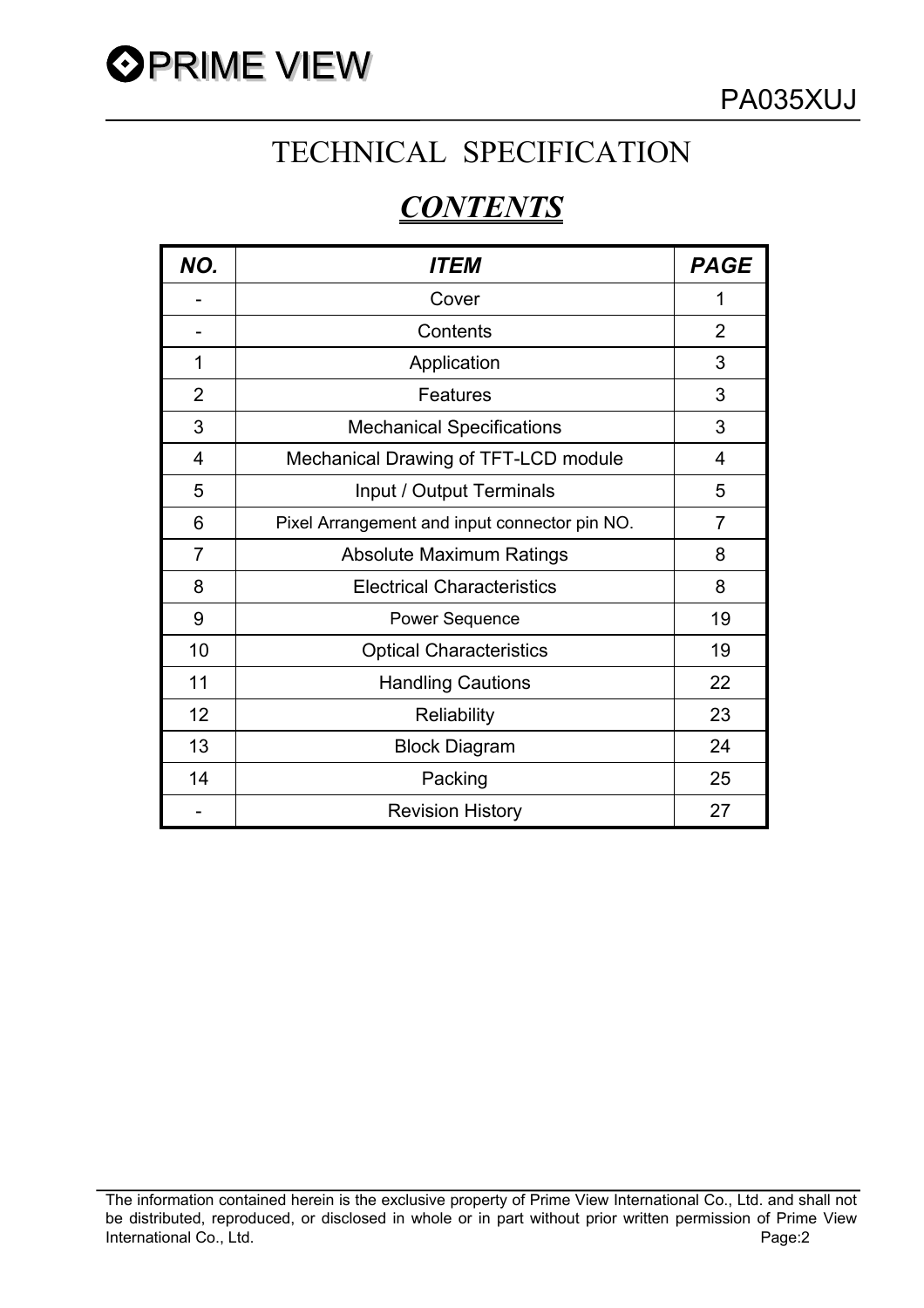## **1. Application**

 This technical specification applies to 3.5" color TFT-LCD panel. The 3.5" color TFT LCD panel is designed for camcorder, digital camera application and other electronic products which require high quality flat panel displays.

## **2. Features**

- . Compatible with NTSC or PAL system
- . High Resolution: 112,320 Dots
- . Optimum Viewing Direction: 6 o'clock
- . Up/Down and Left/Right Image Reversion

#### **3. Mechanical Specifications**

| <b>Parameter</b>           | <b>Specifications</b>    | Unit |
|----------------------------|--------------------------|------|
| <b>Screen Size</b>         | 3.5 (diagonal)           | inch |
| <b>Surface Treatment</b>   | Anti-Glare               |      |
| <b>Display Format</b>      | 480×234                  | dot  |
| <b>Active Area</b>         | 72.00×50.54              | mm   |
| Dot Pitch                  | $0.150(W)\times0.216(H)$ | mm   |
| <b>Pixel Configuration</b> | <b>Delta</b>             |      |
| <b>Outline Dimension</b>   | 83.7(W)×68.6(H)×6.6 (D)  | mm   |
| Weight                     | 56±5                     | a    |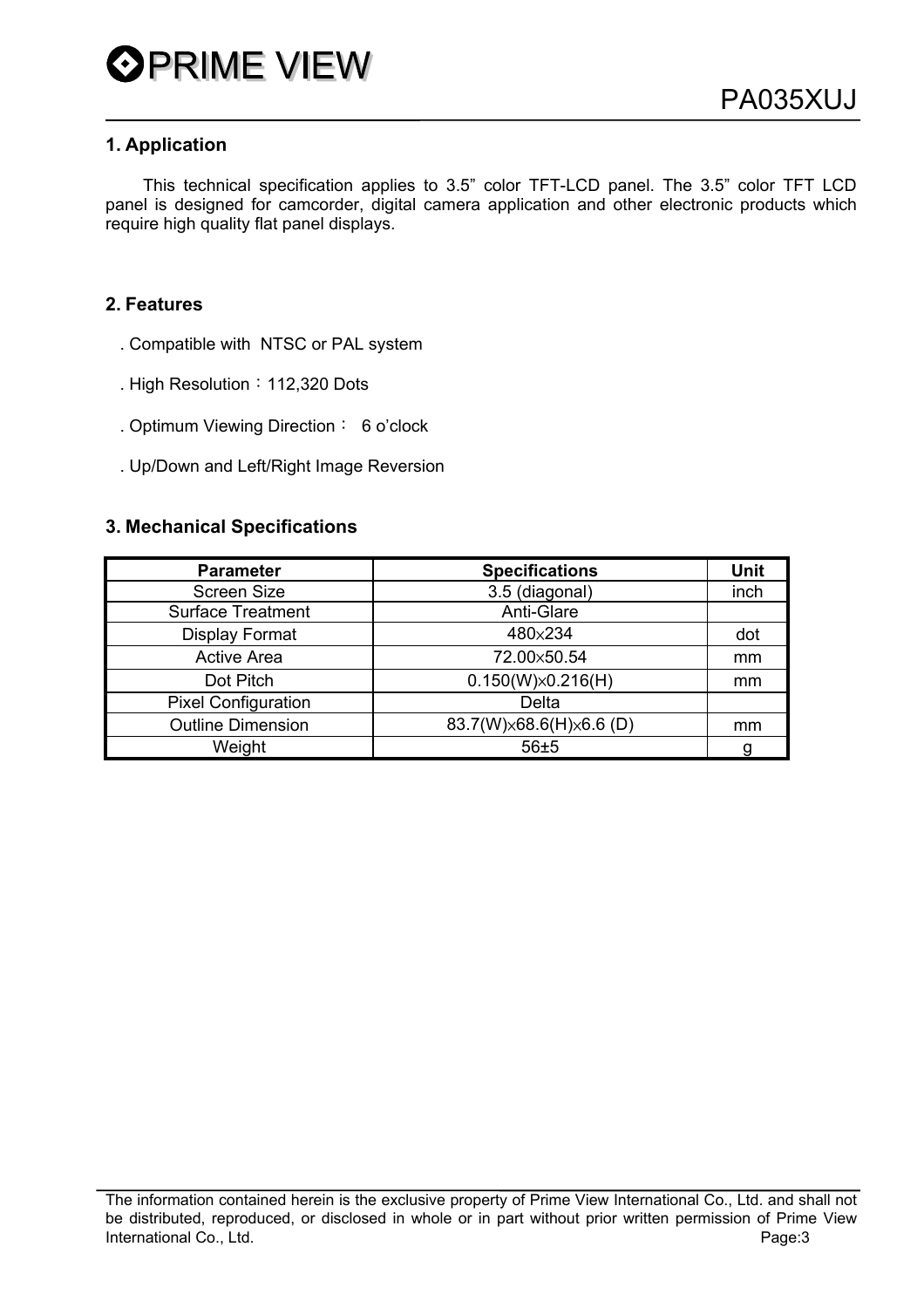

## **4. Mechanical Drawing of panel:**



The information contained herein is the exclusive property of Prime View International Co., Ltd. and shall not be distributed, reproduced, or disclosed in whole or in part without prior written permission of Prime View<br>
International Co., Ltd.<br>
Page:4 International Co., Ltd.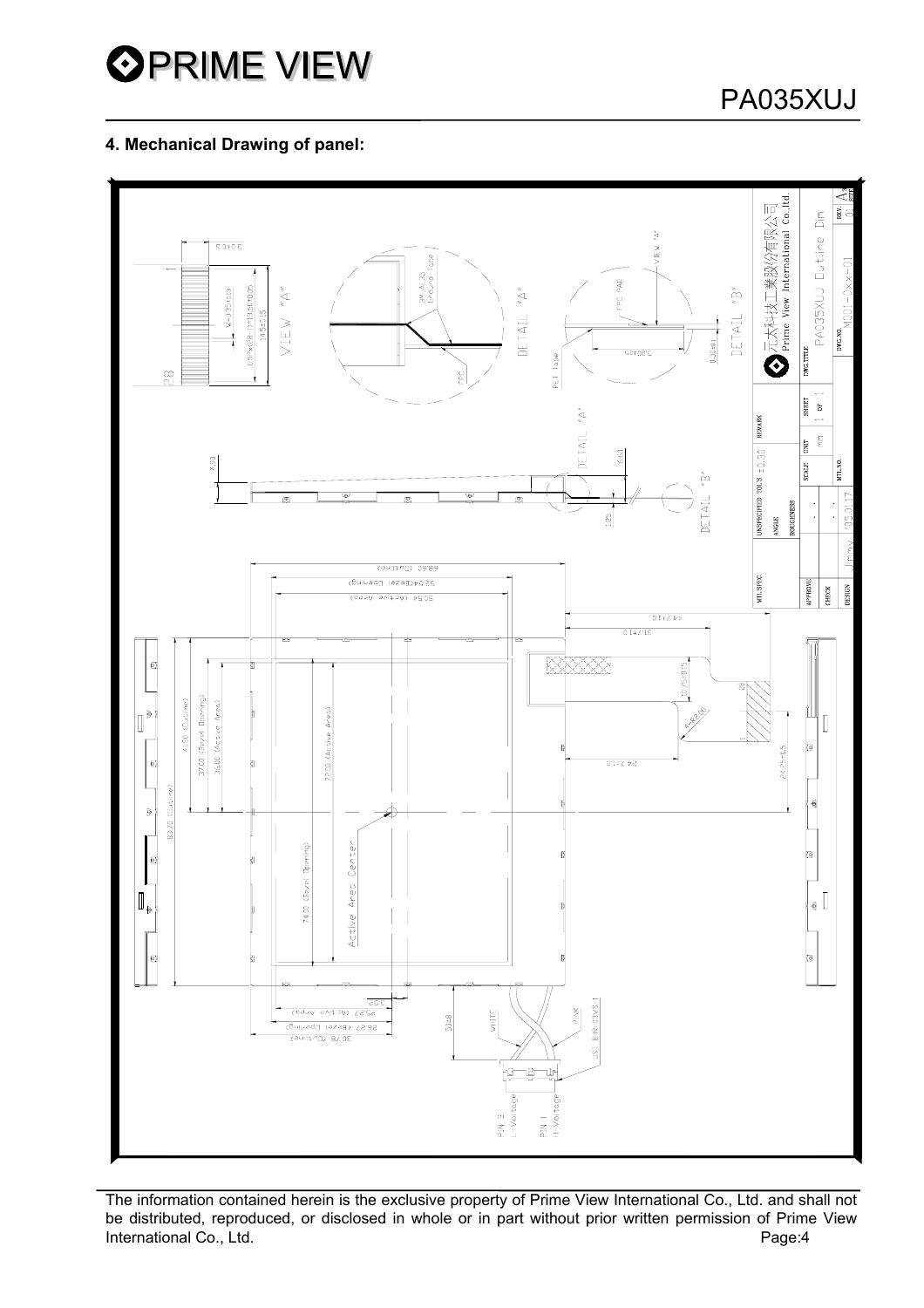# **OPRIME VIEW**

## **5.Input / Output Terminals**

| <b>Pin No</b>  | <b>Symbol</b>              | $II$           | <b>Description</b>                         | <b>Remark</b>   |
|----------------|----------------------------|----------------|--------------------------------------------|-----------------|
| 1              | STH <sub>1</sub>           | I/O            | Start pulse for source driver              | Note 5-1        |
| $\overline{2}$ | $AV_{SS}$                  | I              | Analog GND for source driver               |                 |
| 3              | AV <sub>DD</sub>           | I              | Analog power input for source driver       | Note 5-2        |
| 4              | $V_B$                      | I              | Video Input B                              |                 |
| 5              | $V_G$                      | I              | Video Input G                              | Note 5-4        |
| 6              | $\mathsf{V}_{\mathsf{R}}$  | I              | Video Input R                              |                 |
| $\overline{7}$ | $V_{SS}$                   | I              | <b>Digital GND</b>                         |                 |
| 8              | $V_{DD}$                   | I              | Digital power input                        | Note 5-3        |
| 9              | CPH <sub>1</sub>           | $\overline{1}$ | Sampling and shift clock for source driver |                 |
| 10             | CPH <sub>2</sub>           | I              | Sampling and shift clock for source driver |                 |
| 11             | CPH <sub>3</sub>           | I              | Sampling and shift clock for source driver |                 |
| 12             | STH <sub>2</sub>           | I/O            | Start pulse for source driver              | Note 5-1        |
| 13             | Q <sub>2</sub> H           | $\overline{1}$ | Video input rotation control               |                 |
| 14             | <b>INH</b>                 | $\overline{1}$ | Output enable for source driver            |                 |
| 15             | R/L                        | I              | Left/Right Control for source driver       | Note 5-1        |
| 16             | V <sub>COM</sub>           | I              | Common electrode voltage                   | Note 5-4        |
| 17             | V <sub>COM</sub>           | I              | Common electrode voltage                   |                 |
| 18             | <b>XOE</b>                 | $\overline{1}$ | Output enable for gate driver              |                 |
| 19             | <b>CPV</b>                 | I              | Clock input for gate driver                |                 |
| 20             | U/D                        | I              | Up/Down Control for gate driver            |                 |
| 21             | DIO <sub>2</sub>           | I/O            | Vertical start pulse                       | <b>Note 5-5</b> |
| 22             | DIO1                       | I/O            | Vertical start pulse                       |                 |
| 23             | $\mathsf{V}_{\mathsf{GL}}$ | I              | Gate off voltage(alternative every 1-H)    | Note 5-4        |
| 24             | $\mathsf{V}_{\mathsf{EE}}$ | I              | Gate driver negative voltage               | Note 5-6        |
| 25             | $V_{SS}$                   | I              | <b>GND</b>                                 |                 |
| 26             | $V_{\rm CC}$               | I              | Logic power for gate driver                | Note 5-3        |
| 27             | $V_{GH}$                   | Ī              | Gate on voltage                            | Note 5-7        |
| 28             | <b>GND</b>                 | I              | <b>Back Light Case Ground</b>              |                 |

**Note 5-1: STH1, STH2 and R/L mode** 

|              | STH1   | STH2   | Remark        |
|--------------|--------|--------|---------------|
| High(VDD)    | Input  | Output | Left to Right |
| Low(0 Volt.) | Output | Input  | Right to Left |

**Note 5-2** :  $AV_{DD} = +5V$  (Typ.)

The information contained herein is the exclusive property of Prime View International Co., Ltd. and shall not be distributed, reproduced, or disclosed in whole or in part without prior written permission of Prime View<br>International Co., Ltd.<br> International Co., Ltd.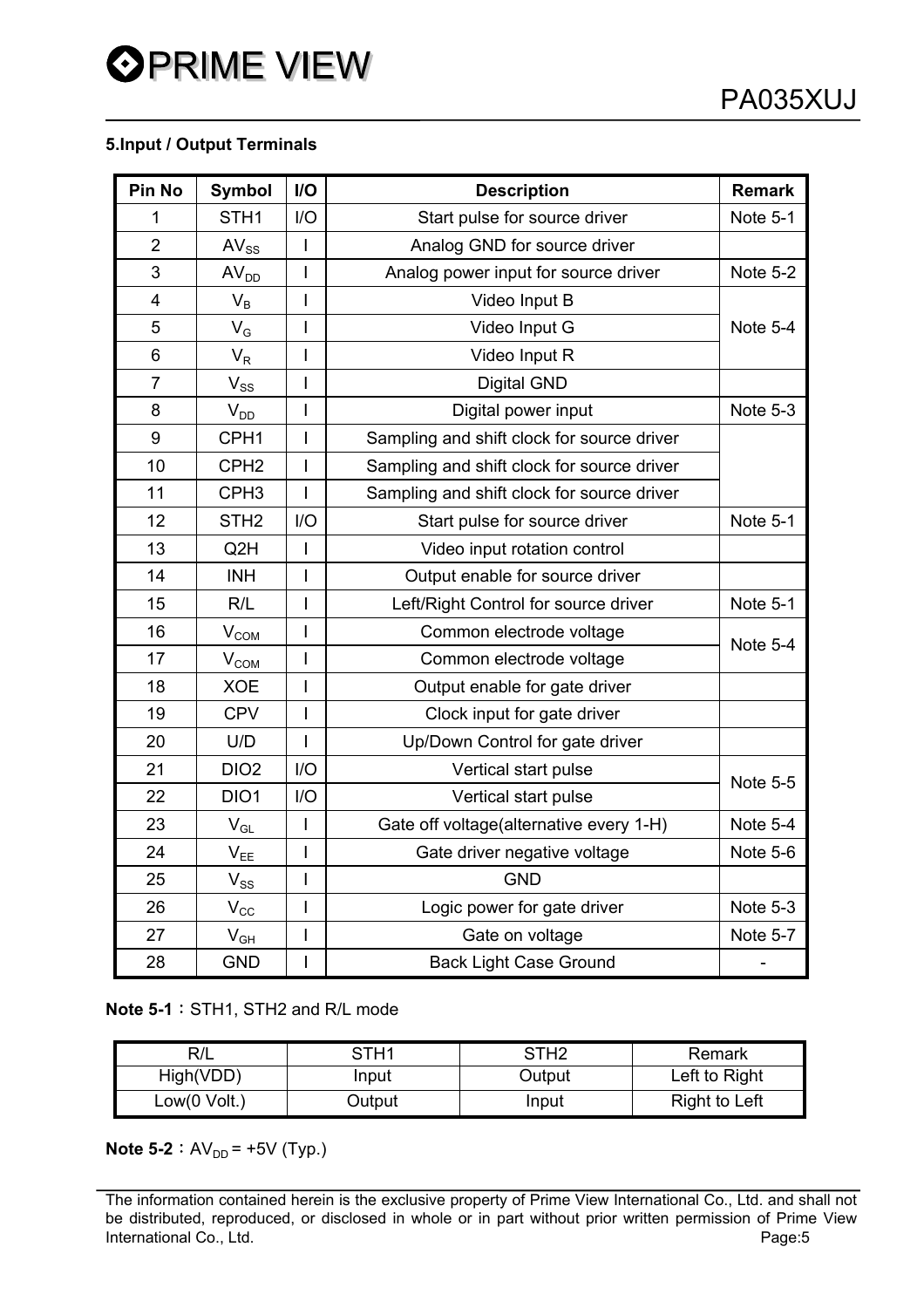

**Note 5-3** :  $V_{DD}$ ,  $V_{CC}$  = +3.3V (Typ.)

**Note 5-4** :  $V_{COM} = 6V_{PP}$ .

Phase of the video signal input and  $V_{COM}$ The relation between these values could refer to 8-1 Operating condition.



Liquid crystal transmission of the video signal input,  $V_{COM}$  and timing

|                            | $\prime$ COM |              |  |  |  |
|----------------------------|--------------|--------------|--|--|--|
|                            | H Level      | ∟ Level      |  |  |  |
| Video Signal Input Maximum | <b>Black</b> | White        |  |  |  |
| Video Signal Input Minimum | White        | <b>Black</b> |  |  |  |

White : maximum transmission / Black : minimum transmission

The information contained herein is the exclusive property of Prime View International Co., Ltd. and shall not be distributed, reproduced, or disclosed in whole or in part without prior written permission of Prime View International Co., Ltd. **Page:6 Page:6 Page:6 Page:6**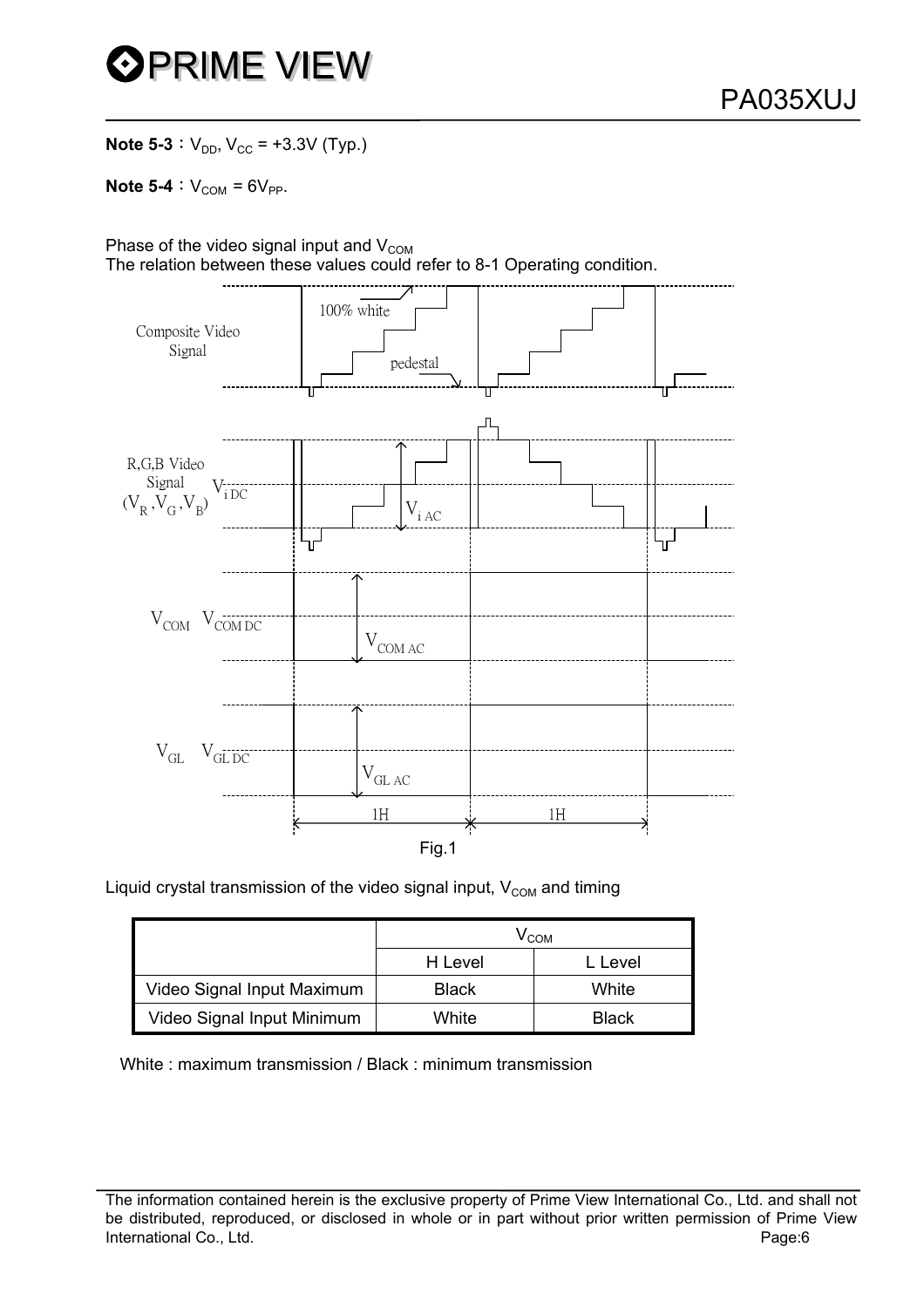#### **Note 5-5**: DIO1, DIO2 and U/D mode

| J/D             | DIO1   | DIO2   | Remark     |
|-----------------|--------|--------|------------|
| High (VDD)      | Input  | Output | Down to Up |
| Low $(0$ Volt.) | Output | Input  | Up to Down |

**Note 5-6** :  $V_{EE}$  = -15V (Typ.).

**Note 5-7** :  $V_{GH}$  = +17V (Typ.).

#### **6. Pixel Arrangement and input connector pin NO.**

|                | $\mathbf{1}$ | 2            | $\mathfrak{Z}$ | $\overline{4}$ | $5\overline{)}$ | 6            | 7 |              | 479          | 480          |              |
|----------------|--------------|--------------|----------------|----------------|-----------------|--------------|---|--------------|--------------|--------------|--------------|
| 1              | G            | B            | $\mathbb{R}$   | G              | $\mathbf B$     | $\mathbb{R}$ | G |              | $\, {\bf B}$ | $\mathbb{R}$ |              |
| $\mathfrak{2}$ | $\mathbb{R}$ | G            | $\, {\bf B}$   | $\mathbb{R}$   | G               | $\, {\bf B}$ |   | $\mathbb{R}$ |              | G            | $\mathbf B$  |
| 3              | G            | $\, {\bf B}$ | $\mathbb{R}$   | G              | $\mathbf B$     | $\mathbb{R}$ | G |              | $\mathbf B$  | $\rm R$      |              |
| $\overline{4}$ | $\mathbb{R}$ | G            | $\, {\bf B}$   | $\mathbb{R}$   | G               | $\mathbf B$  |   | $\mathbb{R}$ |              | G            | $\, {\bf B}$ |
| 233            | G            | B            | $\mathbb{R}$   | G              | B               | $\mathbb{R}$ | G |              | $\, {\bf B}$ | $\mathbb{R}$ |              |
| 234            | $\mathbb{R}$ | G            | $\, {\bf B}$   | $\mathbb{R}$   | G               | $\mathbf B$  |   | $\mathbb{R}$ |              | G            | B            |
|                |              |              |                |                |                 |              |   |              |              |              |              |

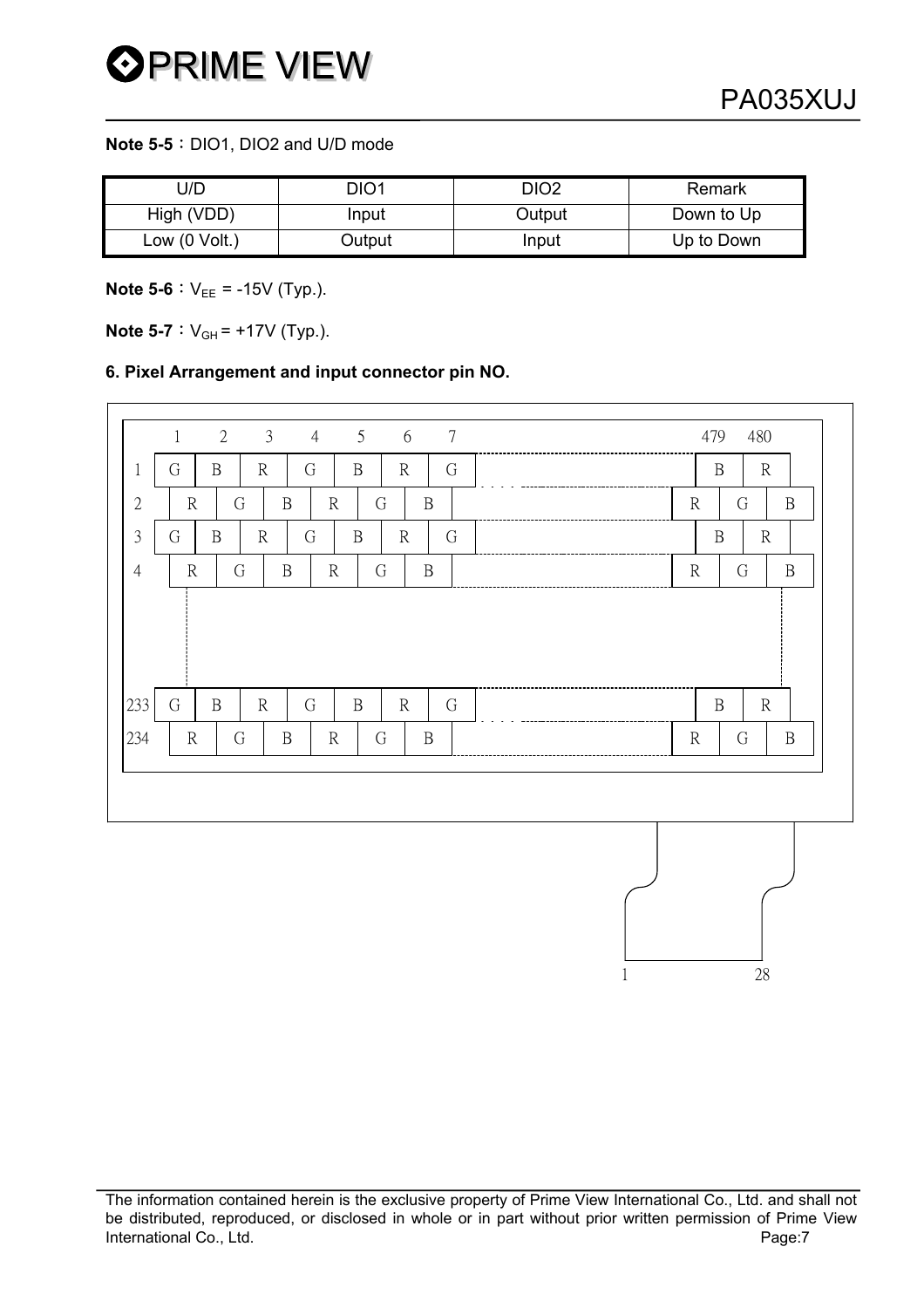

#### **7. Absolute Maximum Ratings:**

 The followings are maximum values , which if exceeded, may cause faulty operation or damage to the unit.  $GND = 0$  V,  $T_2 = 25$   $\degree$ C

|                              |                 |                                                            |                  |        |        | $GUV - UV$ and $KU$ |
|------------------------------|-----------------|------------------------------------------------------------|------------------|--------|--------|---------------------|
| <b>Parameter</b>             |                 | Symbol                                                     | MIN.             | MAX.   | Unit   | Remark              |
| <b>Supply Voltage</b>        | Analog          | AV <sub>DD</sub>                                           | $-0.3$           | $+7.0$ |        |                     |
| for Source Driver            | Digital         | $\mathsf{V}_{\mathsf{DD}}$                                 | $-0.3$           | $+7.0$ |        |                     |
| <b>Supply Voltage</b>        | <b>Positive</b> | $\mathsf{V}_{\mathsf{GH}}$                                 | $-0.3$           | $+41$  |        |                     |
| for Gate Driver              | <b>Negative</b> | $\mathsf{V}_{\mathsf{GL}}$                                 | $\rm V_{GH}$ -41 | $+0.3$ |        |                     |
|                              |                 | $\mathsf{V}_{\mathsf{GH}}\text{-}\mathsf{V}_{\mathsf{GL}}$ | $-0.3$           | $+41$  |        |                     |
| Analog input voltage         |                 | V <sub>Video</sub>                                         | $-0.3$           | $+7.3$ |        | Notes: 7-1          |
| Storage Temperature          |                 |                                                            | $-20$            | $+70$  | $\sim$ |                     |
| <b>Operation Temperature</b> |                 |                                                            | IО               | $+60$  | $\sim$ | Notes: 7-2          |

**Notes 7-1 :** Analog Input Voltage means V<sub>R</sub>, V<sub>G</sub>, V<sub>B</sub>.

## **8. Electrical Characteristics**

#### **8-1) Operating Condition**

| Item                              |         | <b>Symbol</b>     | Min.           | Typ.    | Max.          | Unit      | <b>Remark</b>                                                     |
|-----------------------------------|---------|-------------------|----------------|---------|---------------|-----------|-------------------------------------------------------------------|
|                                   |         | $V_{\rm CC}$      | $+4.5$         | $+5.0$  | $+5.5$        | V         |                                                                   |
|                                   |         | $V_{DD}$          | $+3.0$         | $+3.3$  | $+3.6$        |           |                                                                   |
|                                   |         | AV <sub>DD</sub>  | $+4.5$         | $+5.0$  | $+5.5$        | V         |                                                                   |
| <b>Power Supply</b>               |         | $V_{GH}$          | $+15.0$        | $+17.0$ | $+19.0$       | $\vee$    |                                                                   |
|                                   |         | $V_{GLAC}$        |                | $+6.0$  |               | $V_{P-P}$ | <b>AC Component</b><br>of V <sub>GL</sub>                         |
|                                   |         | $V_{GL,DC}$       | $-13.0$        | $-12.0$ | $-10.5$       | $\vee$    | <b>DC Component</b><br>$\mathsf{I}$ of $\mathsf{V}_{\mathsf{GL}}$ |
| Video Signal<br>$(V_R, V_G, V_B)$ |         | $V_{iAC}$         |                | $+4.0$  | $+4.2$        | $V_{P-P}$ | <b>AC Component</b><br>Note 8-2                                   |
|                                   |         | $V_{\text{i DC}}$ | $\blacksquare$ | $+2.5$  |               | $\vee$    | <b>DC Component</b>                                               |
| V <sub>COM</sub>                  |         | $V_{COMAC}$       | ۰              | $+6.0$  |               | $V_{P-P}$ | <b>AC Component</b><br>of V <sub>COM</sub>                        |
|                                   |         | $V_{COM\,DC}$     | 1.1            | 1.3     | 1.5           | $\vee$    | <b>DC Component</b><br>$\log V_{\text{COM}}$                      |
| Digital input voltage             | H Level | $V_{\text{IH}}$   | $+0.7 VDD$     |         | $V_{DD}$      | $\vee$    |                                                                   |
|                                   | L Level | $V_{IL}$          | 0              |         | +0.3 $V_{DD}$ | V         | Note 8-1                                                          |

#### **Note 8-1**: STH1,STH2,CPH1,CPH2,CPH3,Q2H,INH,CPV,XOE,DIO1,DIO2

**Notes 7-2 :** Operating Temperature define that contrast, response time, other display optical character are Ta=+25.

The information contained herein is the exclusive property of Prime View International Co., Ltd. and shall not be distributed, reproduced, or disclosed in whole or in part without prior written permission of Prime View International Co., Ltd. **Page:8**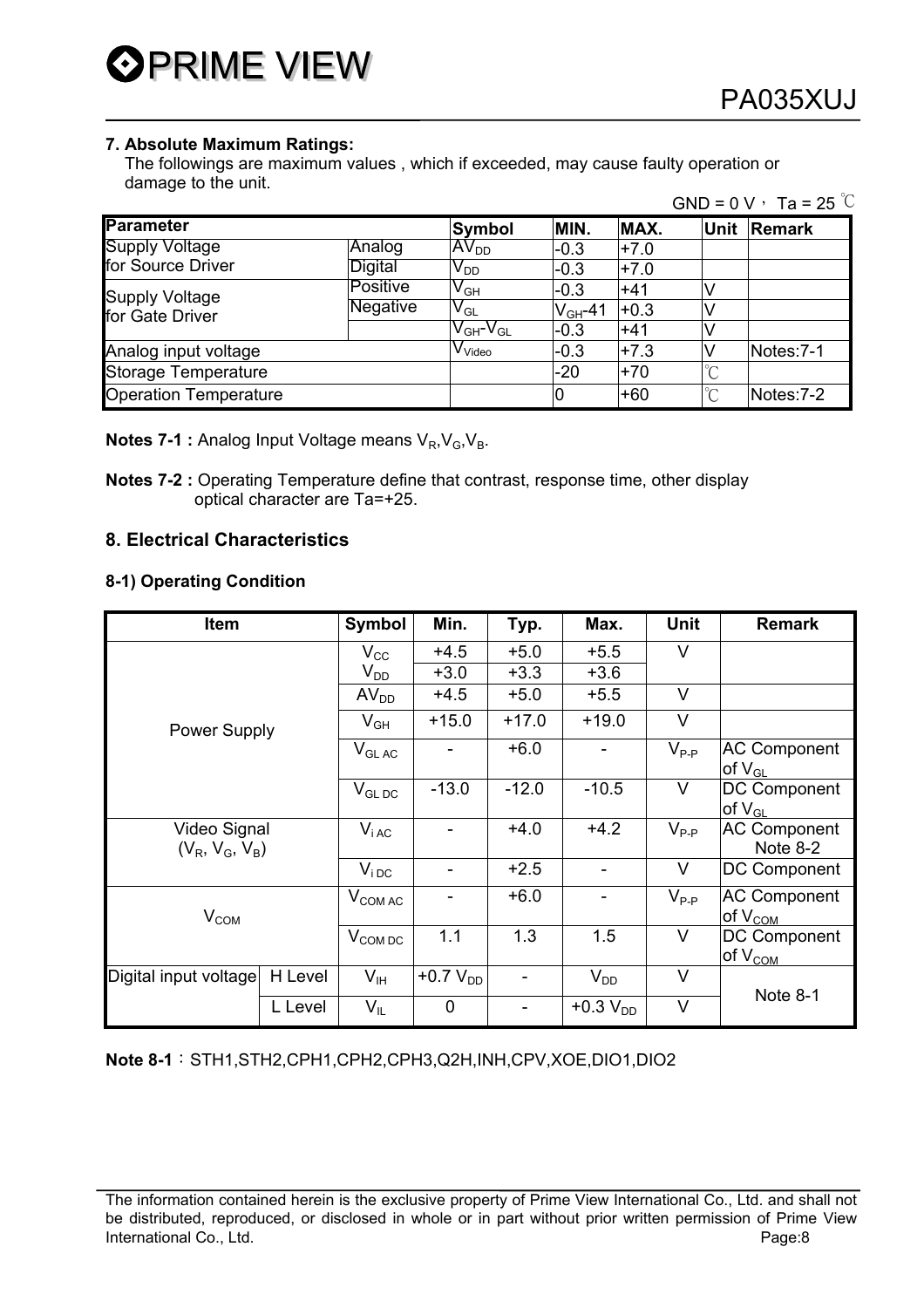# **OPRIME VIEW**

**Note 8-2**: Both NTSC and PAL system Video Signal input waveform is based on 8 steps gray scale.



Black

#### **8-2)Current Consumption (GND=AV<sub>SS</sub>=0V)**

Parameter | Symbol | Condition | Min. | Typ. | Max. | Unit | Remark  $\begin{array}{|c|c|c|c|c|c|}\n\hline\nA{\vert}_{DD} & A{\vert}_{DD} = +5{\vert}{\vert} & - & 5.2 & 7.7 & mA \\
\hline\nI_{DD} & V_{DD} = +3.3{\vert}{\vert}{\vert} & - & 0.6 & 1.5 & mA\n\end{array}$ IDD VDD=+3.3V - 0.6 1.5 mA VGL center voltage  $\frac{I_{\text{GL}}}{I_{\text{GC}}}$   $\frac{V_{\text{GL}}=12V}{V_{\text{CC}}=+3.3V}$  - 0.09 0.14 mA  $I_{\text{CC}}$   $V_{\text{CC}}$ =+3.3V - 0.0030 0.0045 Current for Driver  $I_{GH}$  |  $V_{GH}$ =+17V | - | 0.088 | 0.13 | mA

#### **8-3) Backlight driving & Power Consumption**

| <b>Pin No</b> | Symbol | <b>Description</b>                | Remark     |
|---------------|--------|-----------------------------------|------------|
|               | VL1    | Input terminal (Hi voltage side)  |            |
|               | VL2    | Input terminal (Low voltage side) | Note $8-3$ |

**Note 8-3**: Low voltage side of backlight inverter connects with Ground of inverter circuits.

|                                    |        |                          |      |      |             | Ta= 25 $°C$   |
|------------------------------------|--------|--------------------------|------|------|-------------|---------------|
| Parameter                          | Symbol | Min.                     | Typ. | Max. | Unit        | <b>Remark</b> |
| Lamp voltage                       |        | $\overline{\phantom{a}}$ | 265  |      | <b>Vrms</b> | $I_1 = 3mA$   |
| Lamp current                       |        |                          | 3    |      | mA          |               |
| Lamp frequency                     |        | 25                       | 35   | 65   | <b>KHz</b>  | Note 8-4      |
| Kick-off voltage(25 $\degree$ C)   | Vs     | ٠                        |      | 400  | <b>Vrms</b> | Note $8-5$    |
| Kick-off voltage( $0^{\degree}$ C) | Vs     | ۰                        |      | 520  | <b>Vrms</b> |               |

- **Note 8-4 :** The waveform of lamp driving voltage should be as closed to a perfect SIN wave as possible.
- **Note 8-5 :** This value is not output voltage of inverter. The voltage of inverter must larger than the starting voltage. The kick-off time must larger than 1 second.

#### **8-4) Power Consumption**

|                                         |                    |             |    | Ta= 25 $\degree$ C |
|-----------------------------------------|--------------------|-------------|----|--------------------|
| <b>Parameter</b>                        | Symbol  Conditions | TYP.   Unit |    | Remark             |
| <b>LCD Panel Power Consumption</b>      |                    | 30.57       | mW | l Note 8-6         |
| <b>Backlight Lamp Power Consumption</b> |                    | 0.80        | W  | Note 8-7           |
| <b>Total Power Consumption</b>          |                    | 0.83        | W  |                    |

The information contained herein is the exclusive property of Prime View International Co., Ltd. and shall not be distributed, reproduced, or disclosed in whole or in part without prior written permission of Prime View International Co., Ltd. **Page:9** 

Ta= 25  $\degree$ C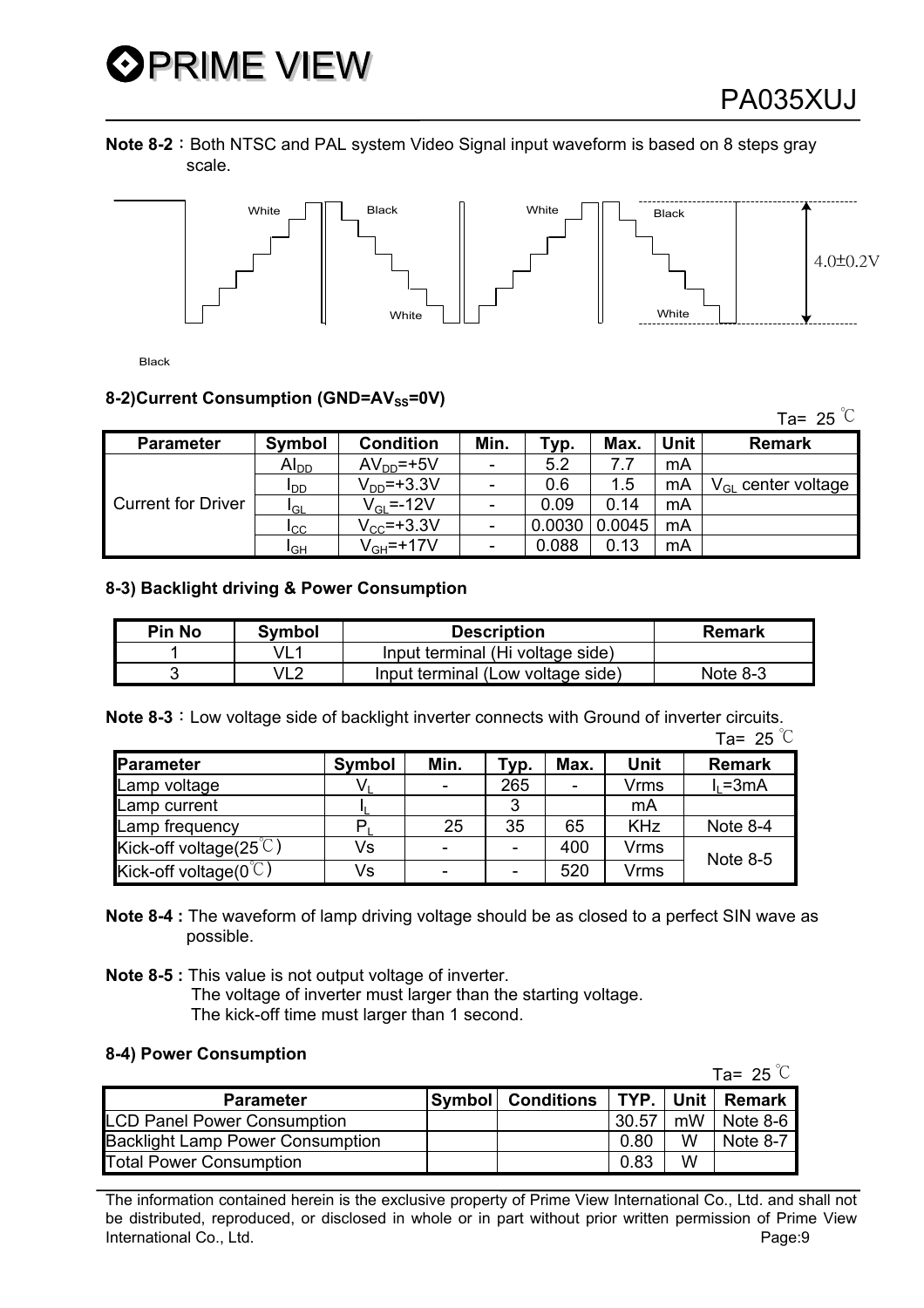

**Note 8-6**: The power consumption for backlight is not included.

**Note 8-7**: Backlight lamp power consumption is calculated by  $I_L \times V_L$ .

#### **8-5) Input / Output Connector**

- A) LCD Module Connector FFC Down Connector, 28 Pins Pitch:  $0.5$  mm
- B) Backlight Connector JST BHR-03VS-1 Pin No.  $: 3$ Pitch: 4 mm

#### **8-6) Timing Characteristics Of Input Signals**

| Characteristics                          | Svmbol                                            | Min.                     | Tvn.  | Max.                         | Unit       | Remark          |
|------------------------------------------|---------------------------------------------------|--------------------------|-------|------------------------------|------------|-----------------|
| 1Field Scanning Period                   | t1V                                               |                          | 262.5 |                              | H          |                 |
| 1Line Scanning Period                    | t1H                                               |                          | 63.5  |                              | μs         |                 |
| <b>Source Driver Operating Frequency</b> | fhc                                               | 1.0                      | 3.14  | 5.0                          | <b>MHz</b> |                 |
| <b>Signal Sampling Pulse Width</b>       | tchw                                              | 200                      | 317.7 | 1000                         | ns         |                 |
| <b>Signal Sampling Pulse Delay</b>       | tchd                                              | 95.3                     | 105.9 | 116.5                        | ns         | tchd 12,23      |
| Signal Sampling Pulse Width(H)           | tchwh                                             | 142.9                    | 158.8 | 174.7                        | ns         |                 |
| Signal Sampling Pulse Delay(L)           | tchwl                                             | 142.9                    | 158.8 | 174.7                        | ns         |                 |
| Source Start Signal Pulse Width          | tshw                                              | 90                       | 317.7 | 630*                         | ns         | *tshset=tshhld  |
| Source Start Signal Setup Time           | tshset                                            | 20                       | 158.8 | ÷,                           | ns         |                 |
| Source Start Signal Hold Time            | tshhld                                            | 20                       | 158.8 | $\qquad \qquad \blacksquare$ | ns         |                 |
| Source Output Enable Pulse Width         | tohw                                              | 1.0                      | 2.0   | $\overline{\phantom{0}}$     | μs         |                 |
| Source Start Signal Rising Time          | tss                                               |                          | 9.8   | $\overline{\phantom{0}}$     | μs         |                 |
| Video Input Signal Start Point           | tvs                                               | $\overline{\phantom{0}}$ | 10.0  | $\overline{\phantom{0}}$     | μs         |                 |
| Phase Difference Between OEH&CPV         | toc                                               | 1.5                      | 2.3   | $\overline{\phantom{a}}$     | μs         |                 |
| <b>Gate Clock Period</b>                 | tcvw                                              | 10                       | 63.5  |                              | $\mu s$    |                 |
| Gate Clock Pulse Width(H)                | tcvwh                                             | 10                       | 31.7  | 48                           | μs         |                 |
| Gate Clock Pulse Width(L)                | tcvwl                                             | 10                       | 31.7  | 48                           | μs         |                 |
| Gate Start Signal Pulse Width            | tsvw                                              | 5                        | 63.5  | 126**                        | μs         | **tsvset=tsvhld |
| Gate Start Signal Setup Time             | tsvset                                            | $\overline{5}$           | 53.2  |                              | μs         |                 |
| Gate Start Signal Hold Time              | tsvhld                                            | $\overline{5}$           | 10.3  |                              | μs         |                 |
| Phase Difference Between OEH&STH         | tosp                                              | ÷,                       | 4     | $\qquad \qquad \blacksquare$ | μs         |                 |
| Phase Difference Between SYNC&OEH        | tohs                                              | $\overline{\phantom{0}}$ | 1.4   | $\overline{\phantom{a}}$     | μs         |                 |
| Gate Output Enable Pulse Width           | toev                                              | $\overline{\phantom{m}}$ | 2.5   | -                            | μs         |                 |
| V <sub>COM</sub> Delay Time              | $\textsf{t}_{\mathsf{DCOM}}$                      |                          | ÷,    | 3                            | μs         |                 |
| <b>RGB Delay Time</b>                    | $\textnormal{t}_{\textnormal{\scriptsize{DRGB}}}$ | $\overline{\phantom{a}}$ | ÷,    | $\overline{2}$               | μs         |                 |
| <b>Vertical Display Start</b>            | tsv                                               | $\overline{\phantom{a}}$ | 3     | $\overline{\phantom{a}}$     | tH         |                 |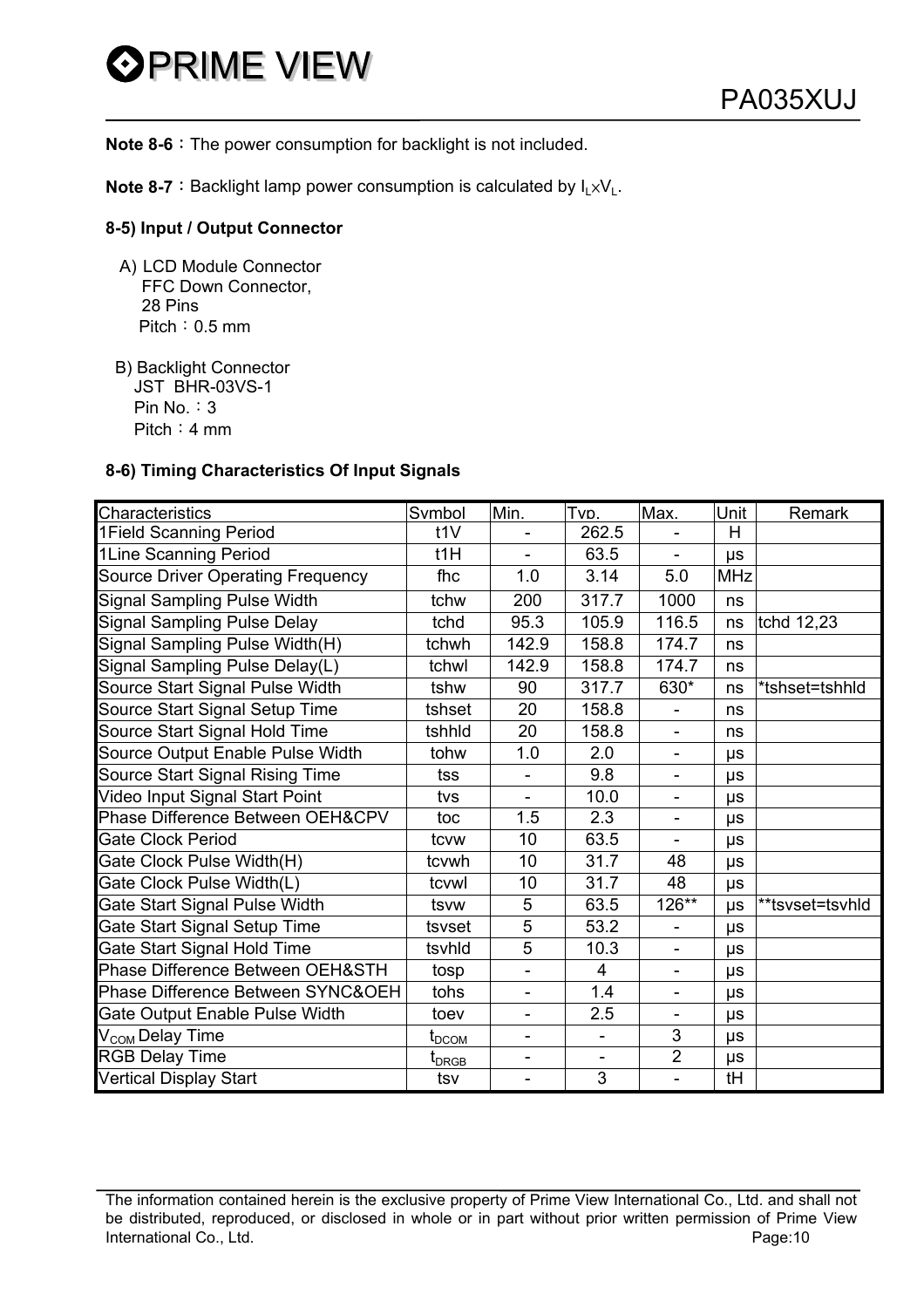# **8-7) Signal Timing Waveforms**



The information contained herein is the exclusive property of Prime View International Co., Ltd. and shall not be distributed, reproduced, or disclosed in whole or in part without prior written permission of Prime View<br>International Co., Ltd.<br>Page:11 International Co., Ltd.

Fig. 8-1 Vertical Start Line for NTSC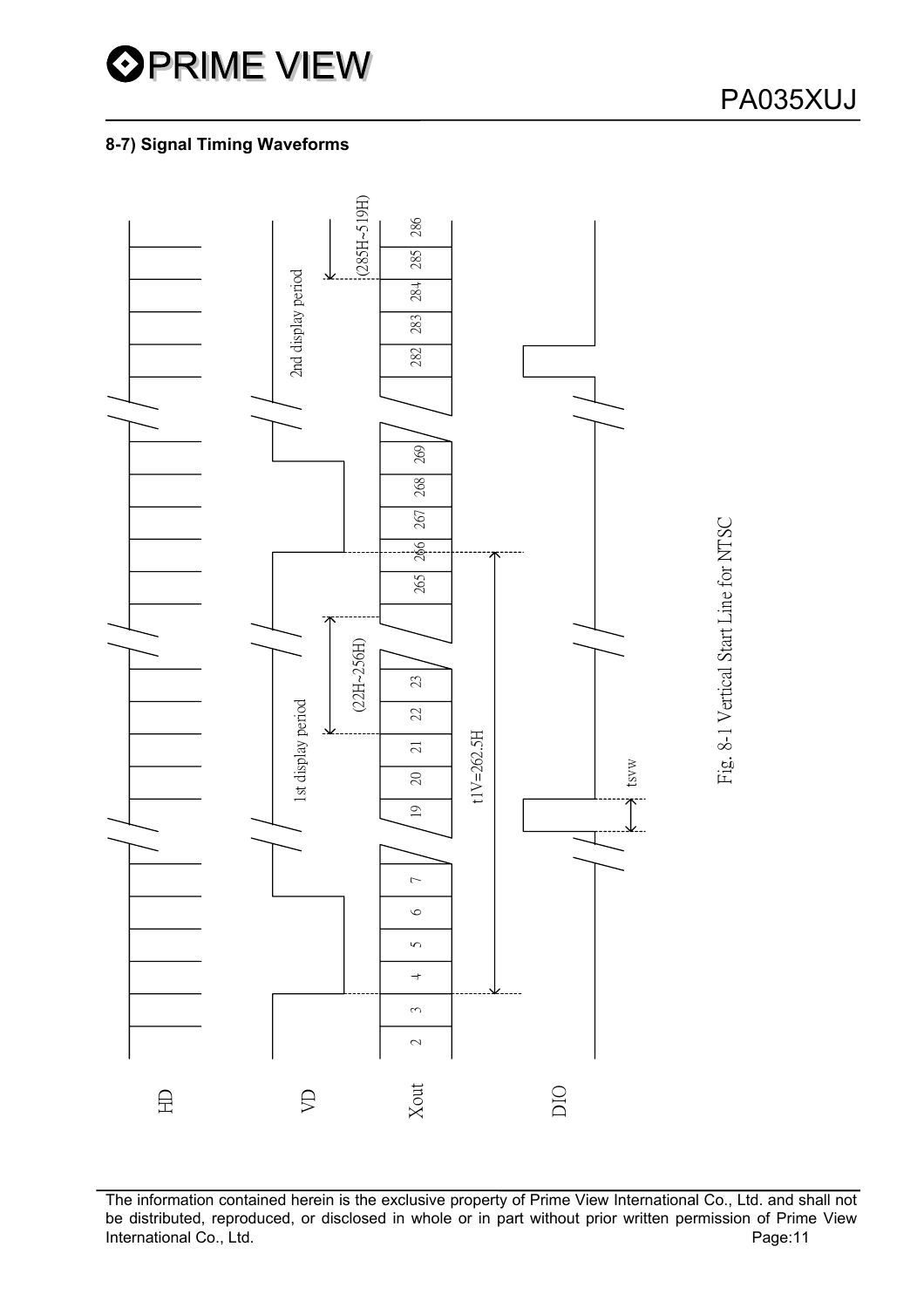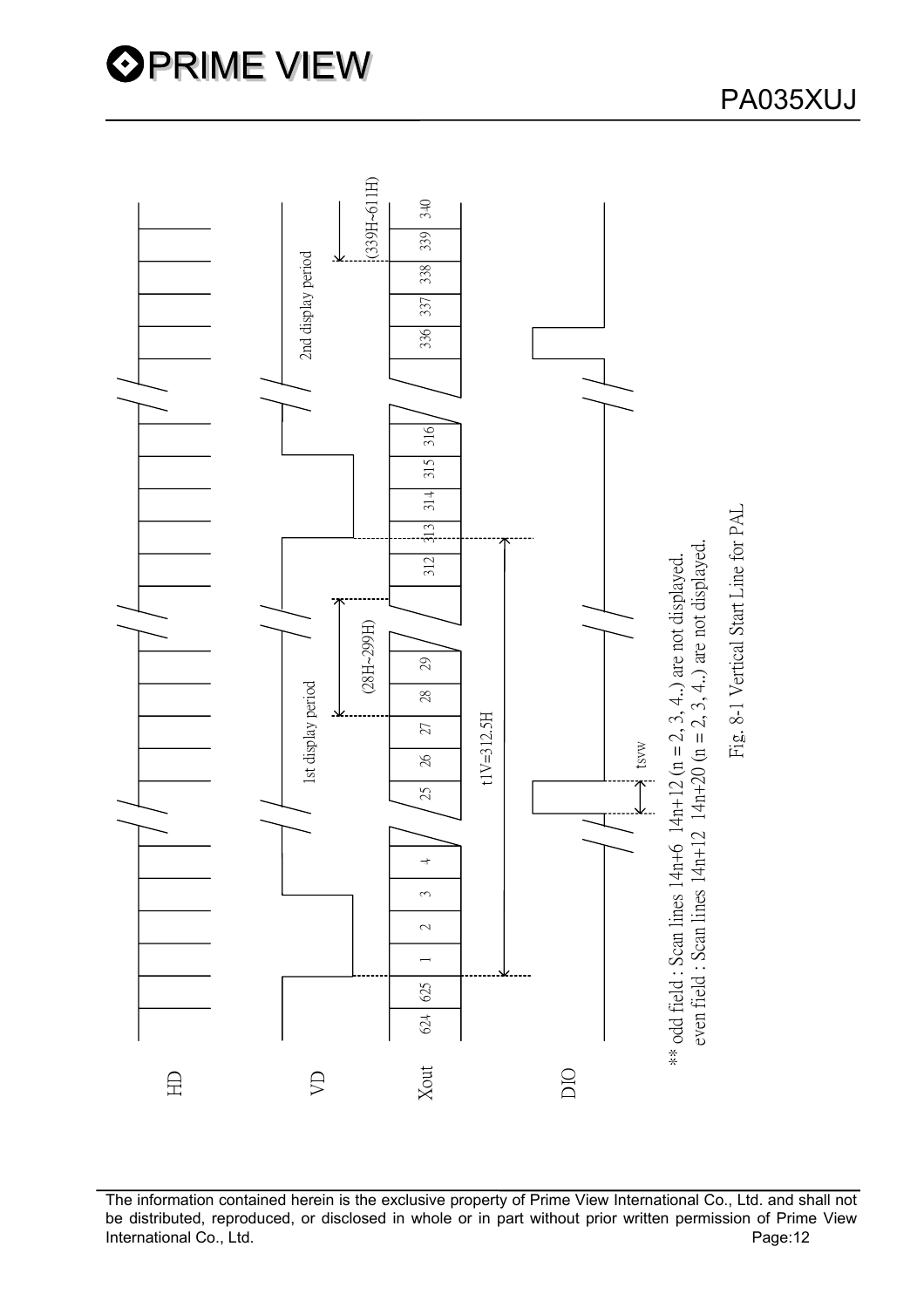

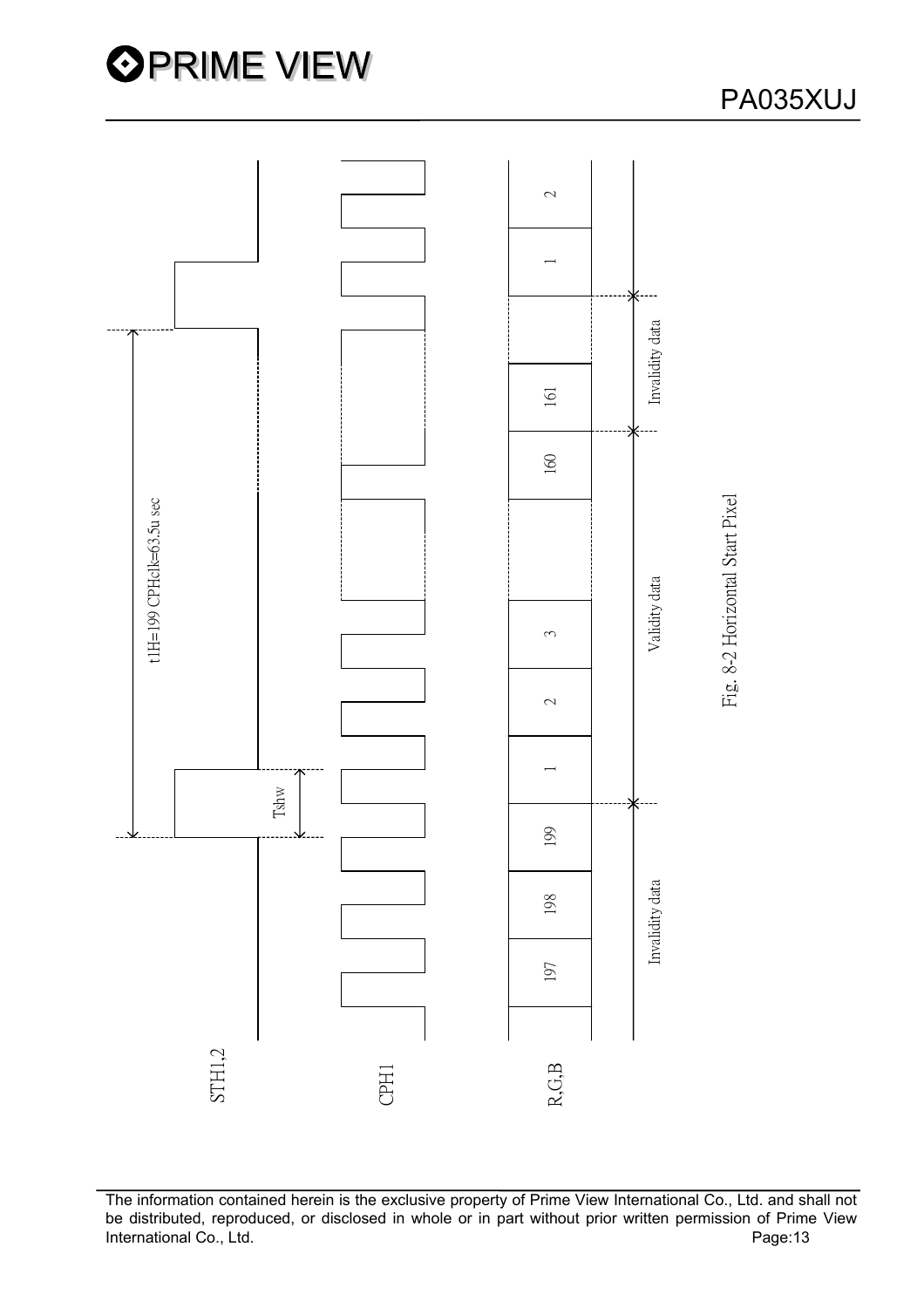

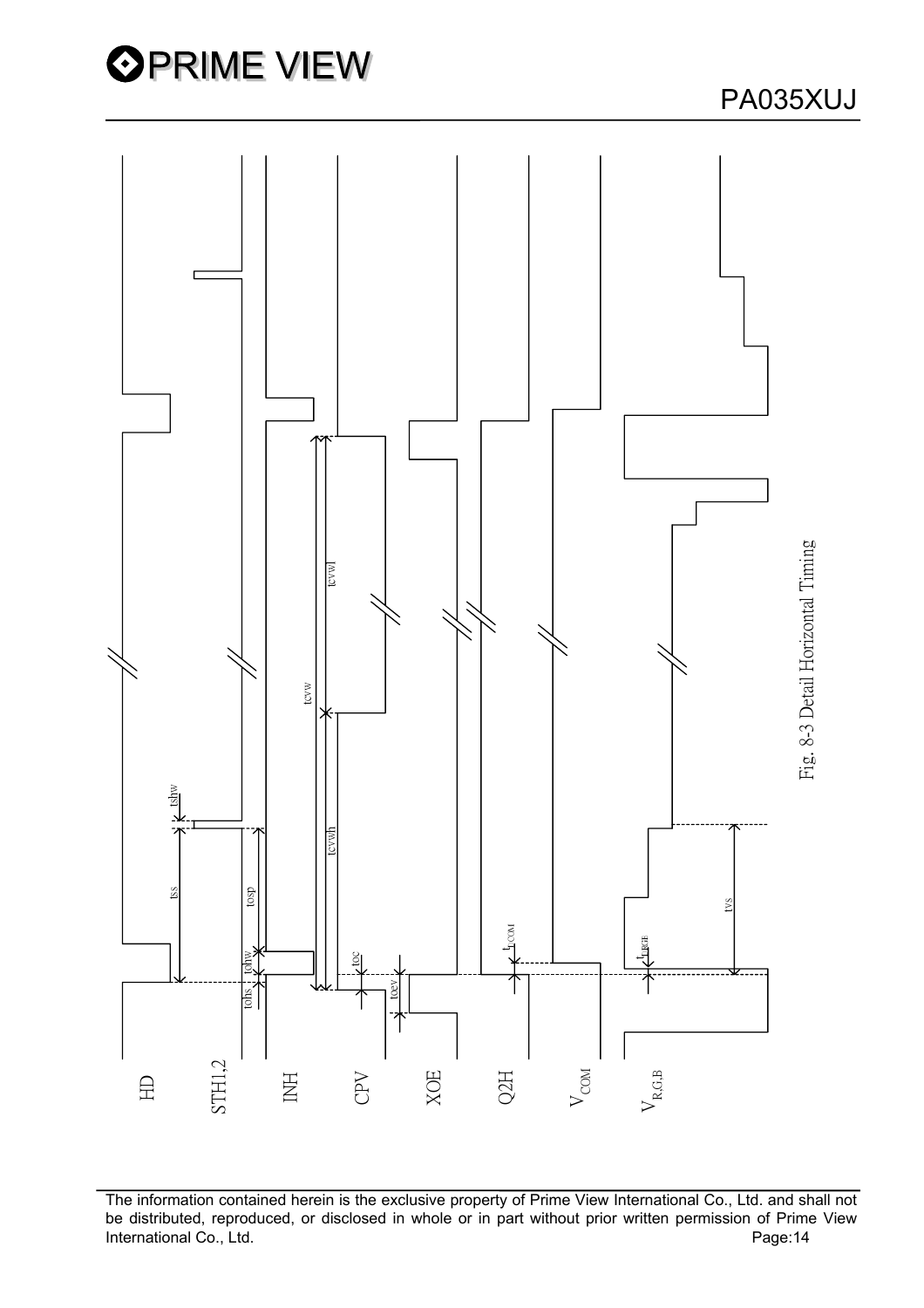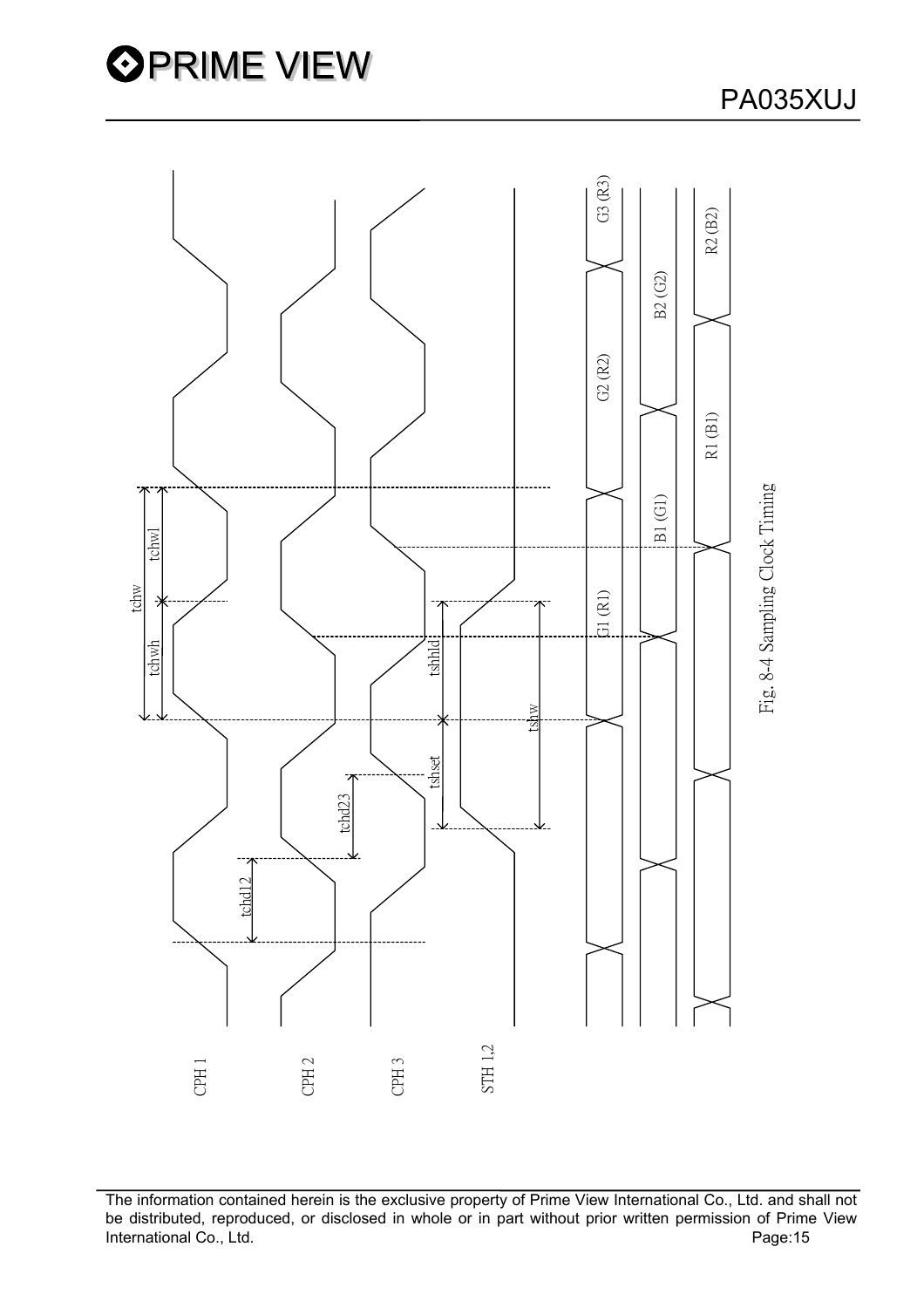



The information contained herein is the exclusive property of Prime View International Co., Ltd. and shall not be distributed, reproduced, or disclosed in whole or in part without prior written permission of Prime View<br>Page:16<br>Page:16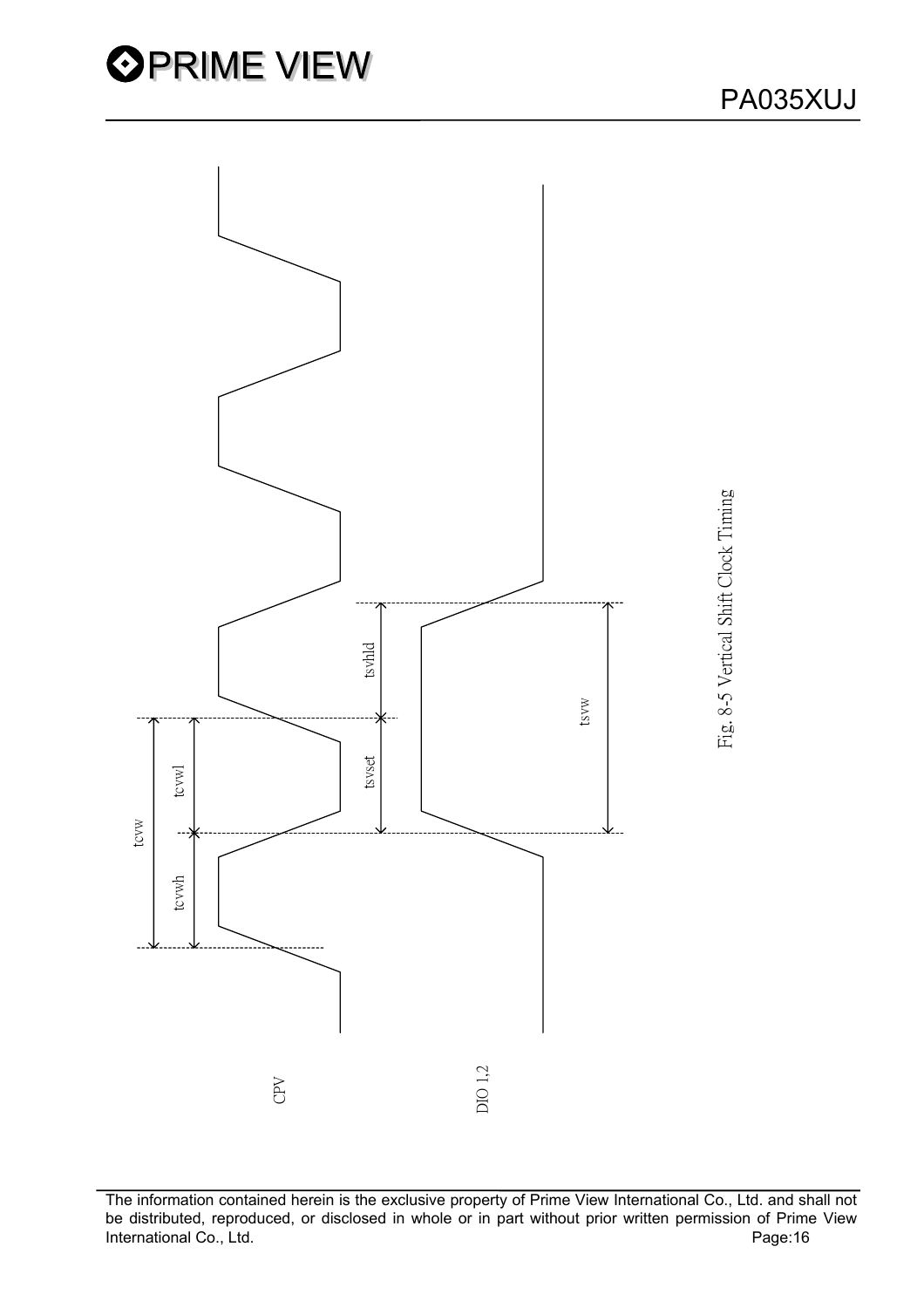

# **Vertical timing (From up to down)**



The information contained herein is the exclusive property of Prime View International Co., Ltd. and shall not be distributed, reproduced, or disclosed in whole or in part without prior written permission of Prime View<br>
Page:17<br>
Page:17 International Co., Ltd.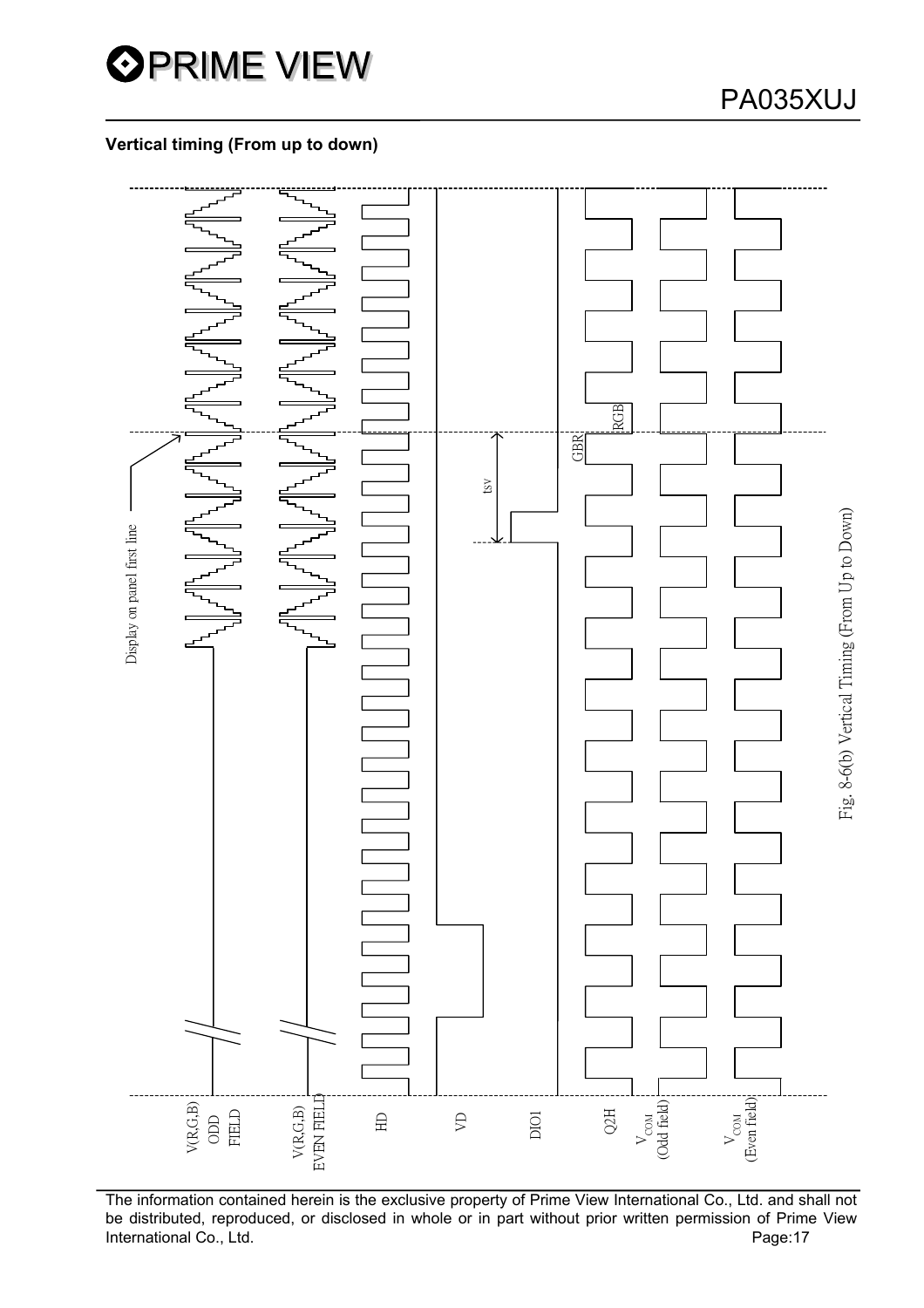

# PA035XUJ

## **Vertical timing (From down to up)**



The information contained herein is the exclusive property of Prime View International Co., Ltd. and shall not be distributed, reproduced, or disclosed in whole or in part without prior written permission of Prime View<br>Page:18<br>Page:18 International Co., Ltd.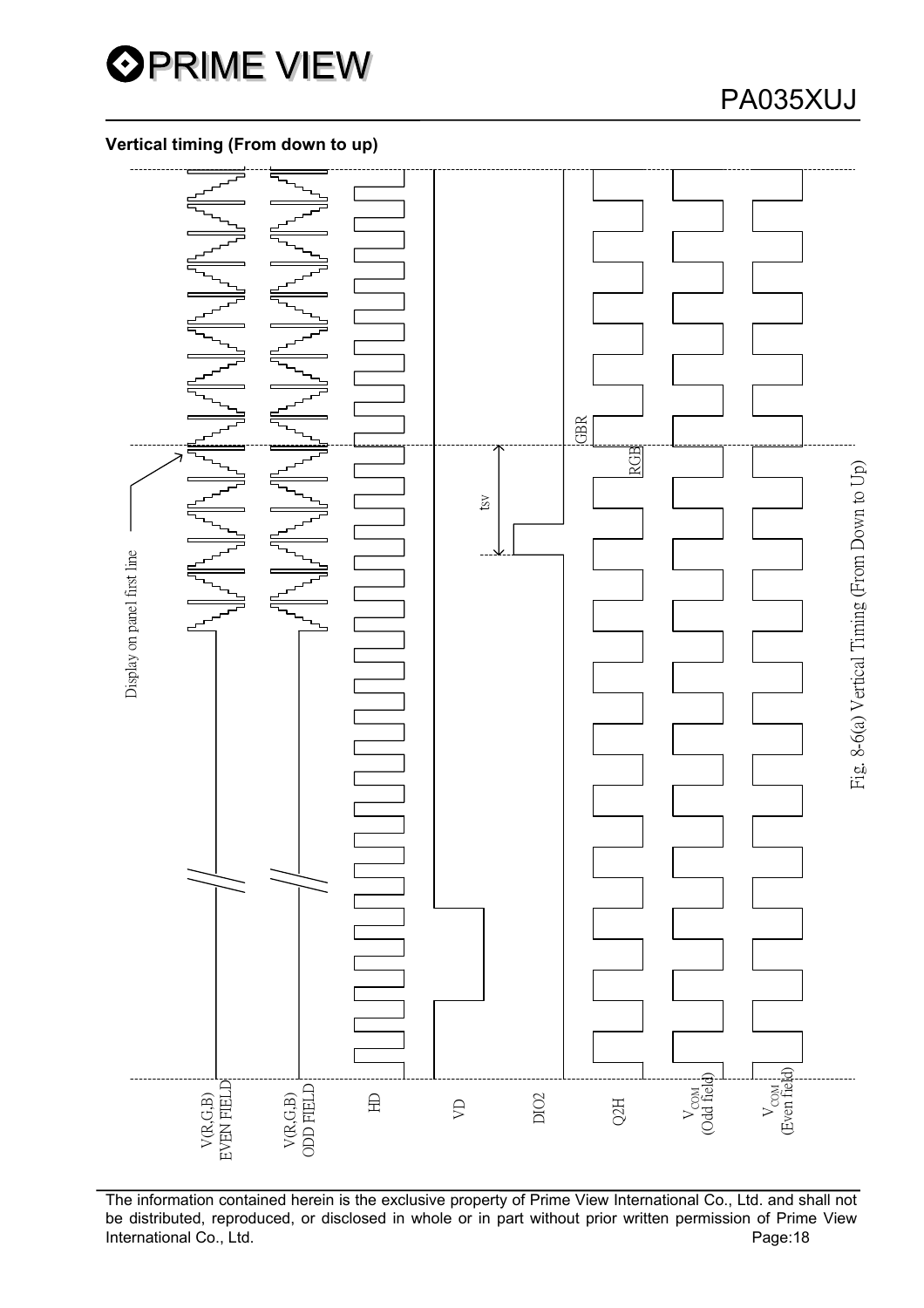The Power on Sequence only effect by  $V_{\text{CC}}$ ,  $V_{\text{SS}}$ ,  $V_{\text{DD}}$ ,  $V_{\text{EE}}$  and  $V_{\text{GH}}$ , the others do not care.



# **10. Optical Characteristics**

## **10-1) Specification**

|                       |             |                 |                       |      |        |      |                 | Ta = $25^{\circ}$ C |
|-----------------------|-------------|-----------------|-----------------------|------|--------|------|-----------------|---------------------|
| Parameter             |             | <b>Symbol</b>   | Condition             | MIN. | TYP.   | MAX. |                 | Unit Remarks        |
| Viewing               | Horizontal  | $\theta$        |                       | ±45  | ±50    |      | deg             |                     |
| Angle                 | Vertical    | $\theta$ (to 12 |                       | 10   | 15     |      | deg             |                     |
|                       |             | o'clock)        | $CR \ge 10$           |      |        |      |                 | Note 10-3           |
|                       |             | $\theta$ (to 6  |                       | 30   | 35     |      | deg             |                     |
|                       |             | o'clock)        |                       |      |        |      |                 |                     |
| <b>Contrast Ratio</b> |             | <b>CR</b>       | At optimized          | 200  | 350    |      |                 | Note 10-1           |
|                       |             |                 | Viewing angle         |      |        |      |                 |                     |
| Response time         | <b>Rise</b> | Tr              | $\theta = 0^{\circ}$  |      | 15     | 30   | ms              | Note 10-4           |
|                       | Fall        | Τf              | $\varphi = 0^{\circ}$ |      | 25     | 50   | ms              |                     |
| Uniformity            |             | U               |                       | 65   | 70     |      |                 |                     |
| <b>Brightness</b>     |             |                 |                       | 200  | 250    | ---  | $\text{cd/m}^2$ | Note 10-2           |
| White                 |             | X               | $\theta = 0^{\circ}$  | 0.29 | 0.32   | 0.35 |                 | Note 10-2           |
| Chromaticity          |             | ٧               |                       | 0.30 | 0.33   | 0.36 |                 |                     |
| Lamp Life Time        |             |                 | $+25^{\circ}$ C       |      | 20,000 | ---  | Hr              |                     |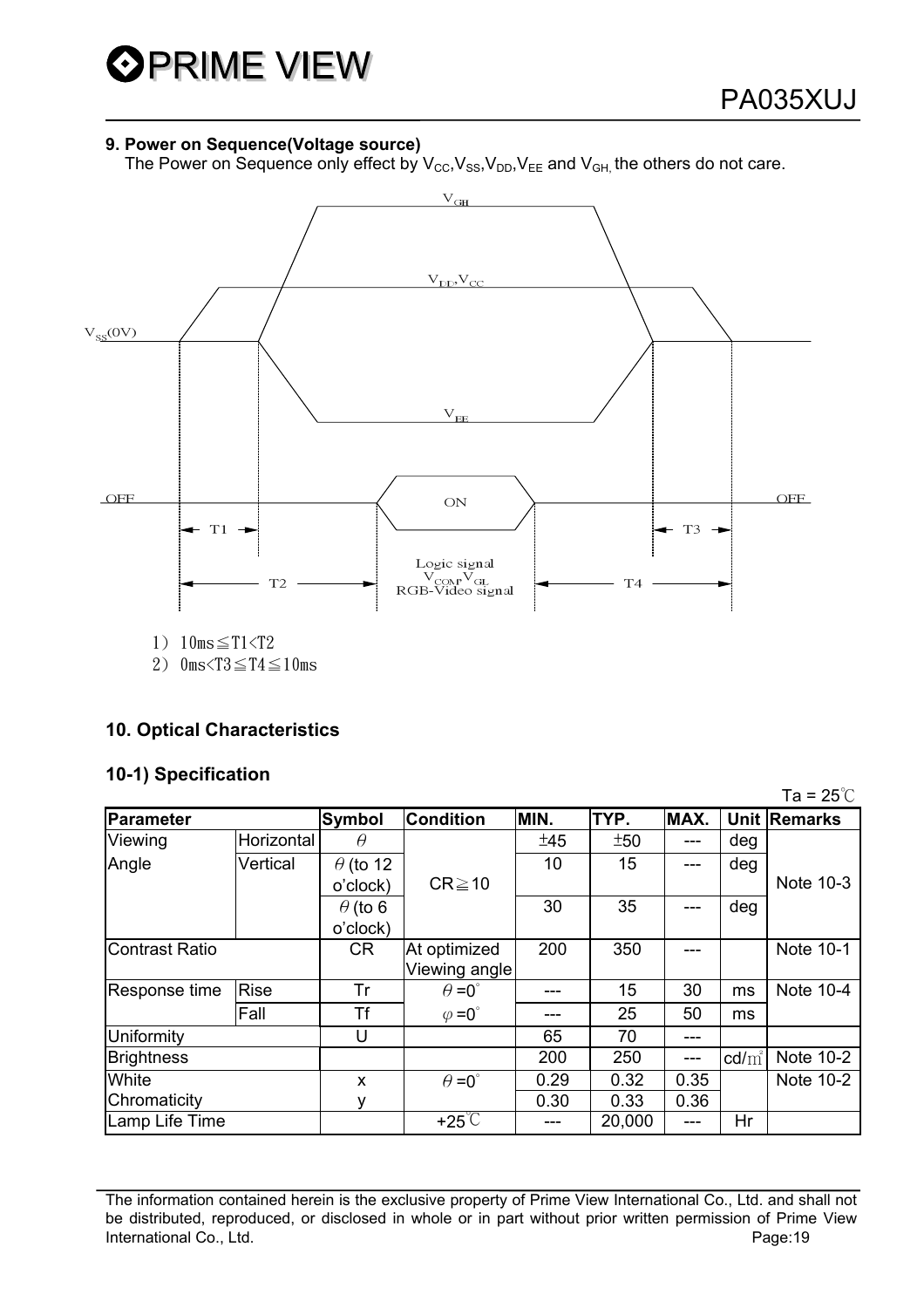

**Note 10-1**:  $CR =$  Luminance when LCD is White Luminance when LCD is Black

 Contrast Ratio is measured in optimum common electrode voltage. The test configurations of contrast ratio see section 10-2.

- **Note 10-2**: 1.Topcon BM-7(fast) luminance meter 1.0 field of view is used in the testing (after 20~30 minutes operation).
	- 2. Lamp current : 3 mA
	- 3. Inverter model : TDK-347.

**Note 10-3**: The definition of viewing angle diagrams :





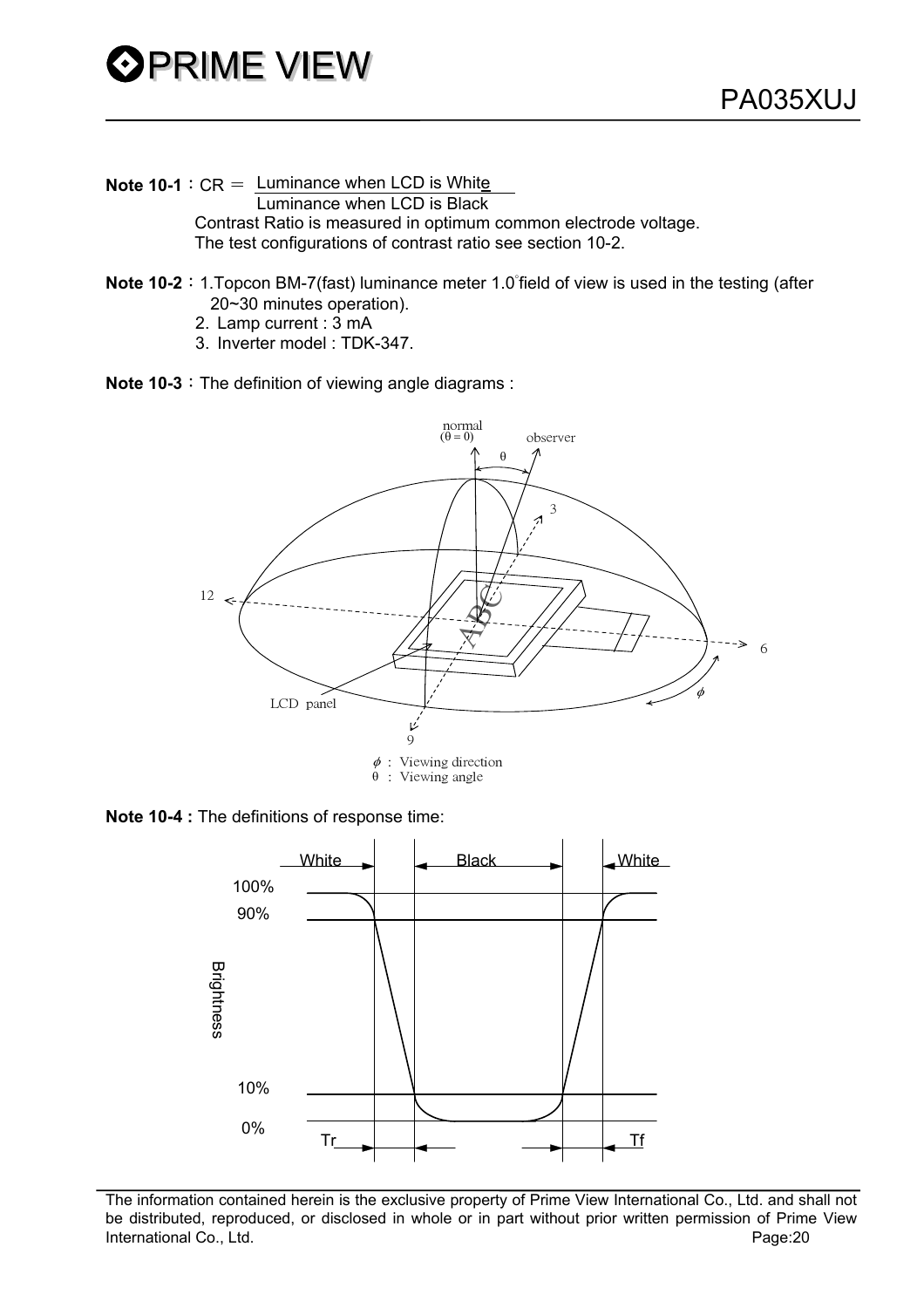

#### **10-2) Test Configuration**

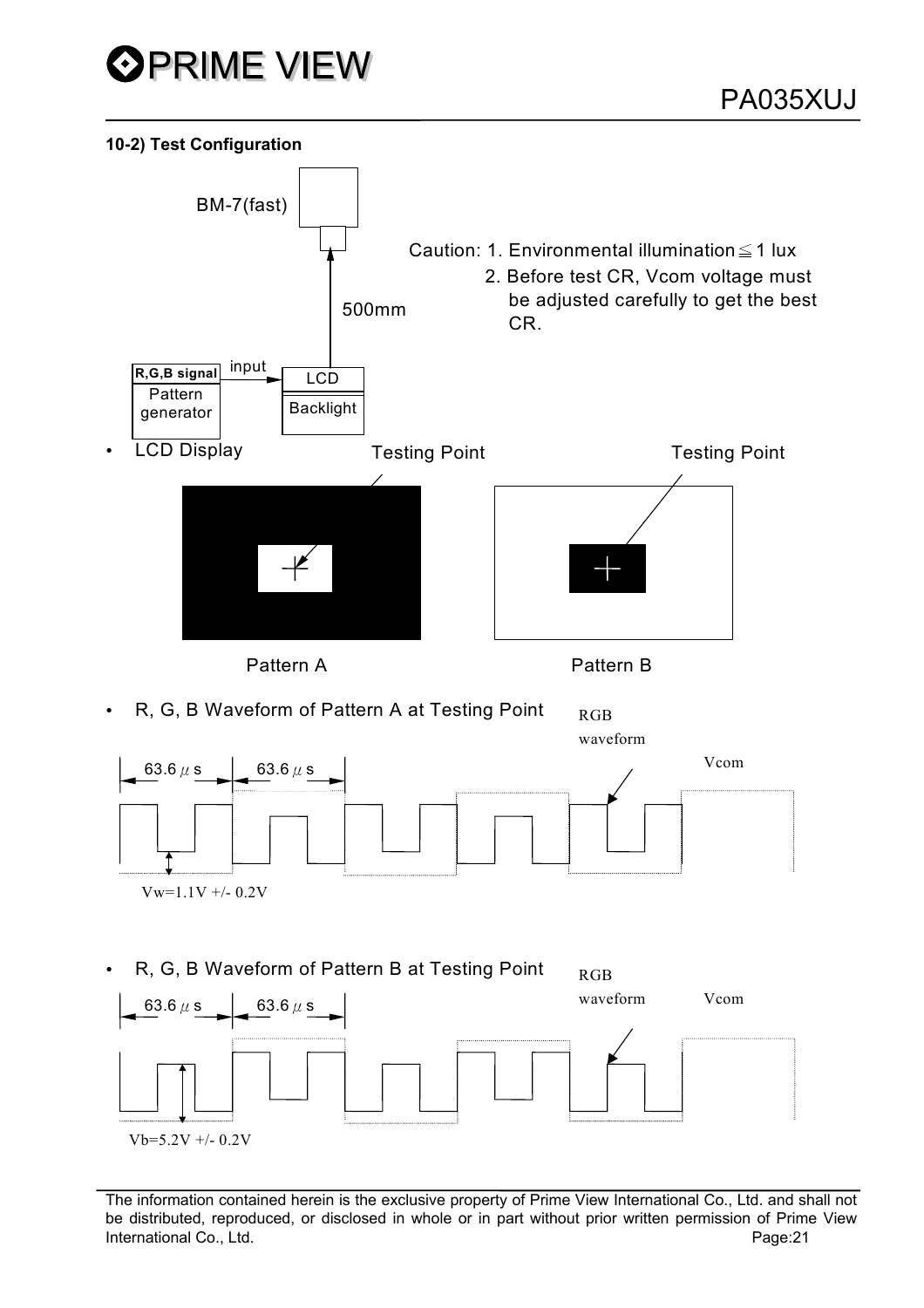# **11. Handling Cautions**

# **11-1) Mounting of module**

- a)Please power off the module when you connect the input/output connector.
- b) Please connect the ground pattern of the inverter circuit and case surely. If the connection is not perfect, some following problems may happen possibly.
- c) The noise from the backlight unit will increase.
	- 1. The output from inverter circuit will be unstable.
	- 2. In some cases a part of module will heat.
	- 3. Polarizer which is made of soft material and susceptible to flaw must be handled carefully.
- d) Protective film (Laminator) is applied on surface to protect it against scratches and dirt. It is recommended to peel off the laminator before use and taking care of static electricity.

# **11-2) Precautions in mounting**

- a) When metal part of the TFT-LCD module (shielding lid and rear case) is soiled, wipe it with soft dry cloth.
- b) Wipe off water drops or finger grease immediately. Long contact with water may cause discoloration or spots.
- c) TFT-LCD module uses glass which breaks or cracks easily if dropped or bumped on hard surface. Please handle with care.
- d) Since CMOS LSI is used in the module. So take care of static electricity and earth yourself when handling.

# **11-3) Adjusting module**

- a) Adjusting volumes on the rear face of the module have been set optimally before shipment.
- b) Therefore, do not change any adjusted values. If adjusted values are changed, the specifications described may not be satisfied.

## **11-4) Others**

- a) Do not expose the module to direct sunlight or intensive ultraviolet rays for many hours.
- b) Store the module at a room temperature place.
- c) The voltage of beginning electric discharge may over the normal voltage because of leakage current from approach conductor by to draw lump read lead line around.
- d) If LCD panel breaks, it is possibly that the liquid crystal escapes from the panel.
- Avoid putting it into eyes or mouth. When liquid crystal sticks on hands, clothes or feet. Wash it out immediately with soap.
- e) Observe all other precautionary requirements in handling general electronic components.
- f) Please adjust the voltage of common electrode as material of attachment by 1 module.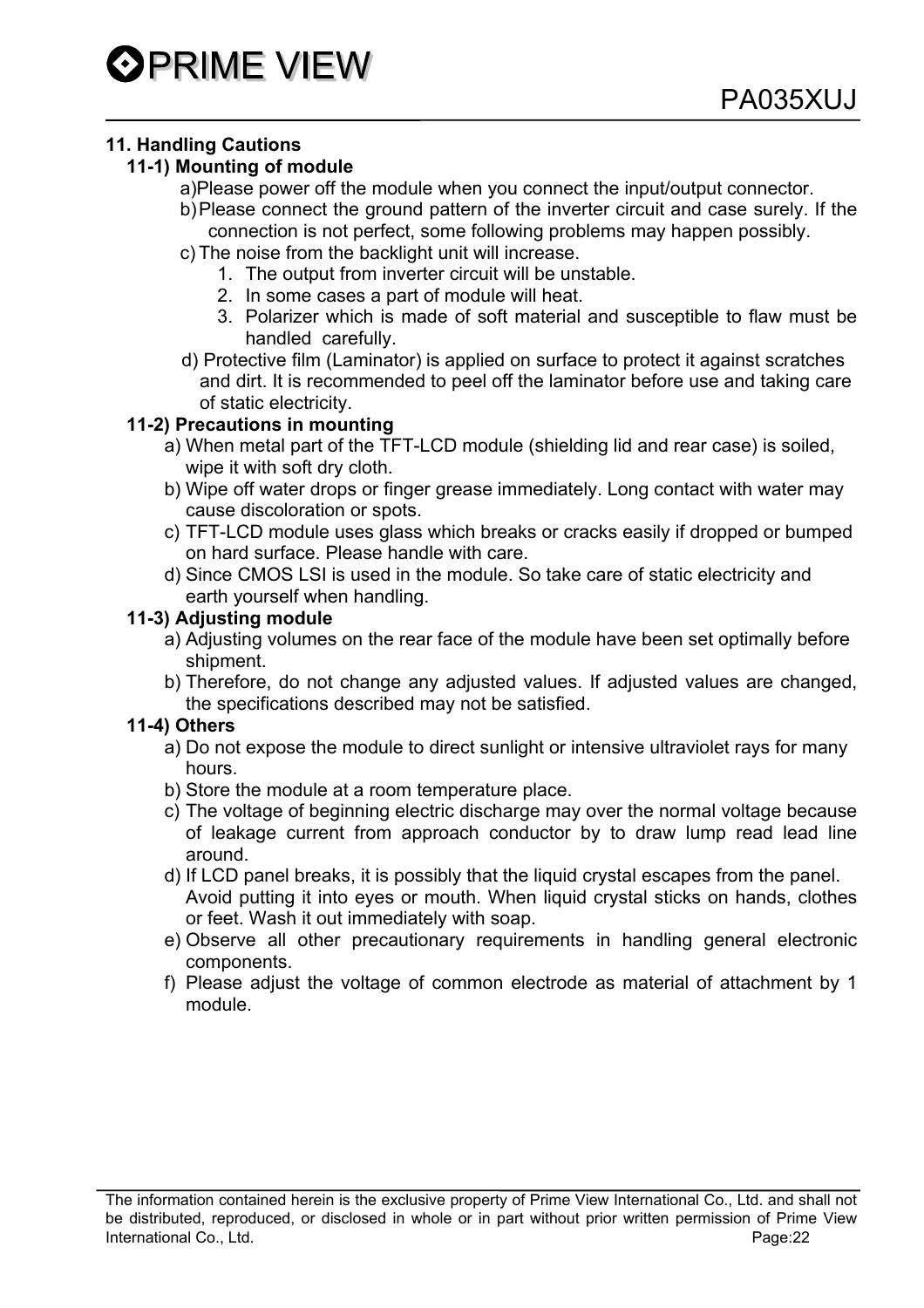# **12. Reliability**

| No.            | <b>Test Item</b>                                          | <b>Test Condition</b>                                      |  |  |
|----------------|-----------------------------------------------------------|------------------------------------------------------------|--|--|
| 1              | High Temperature Storage Test                             | Ta = $+70$ °C, 240 hrs                                     |  |  |
| $\overline{2}$ | Low Temperature Storage Test                              | Ta = $-20^{\circ}$ C, 240 hrs                              |  |  |
| 3              | Low Temperature Operation Test                            | Ta = $0^{\circ}$ C, 240 hrs                                |  |  |
| 4              | High Temperature & High Humidity<br><b>Operation Test</b> | Ta = $+60^{\circ}$ C, 90%RH, 240 hrs                       |  |  |
| 5              | <b>Thermal Cycling Test</b>                               | $-20^{\circ}$ C $\rightarrow$ +70 $^{\circ}$ C, 200 Cycles |  |  |
|                | (non-operating)                                           | 30 min 30 min                                              |  |  |
| 6              | <b>Vibration Test</b><br>(non-operating)                  | Frequency : $10 \sim 55$ H <sub>z</sub>                    |  |  |
|                |                                                           | Amplitude: 1.0 mm                                          |  |  |
|                |                                                           | Sweep time: 11 mins                                        |  |  |
|                |                                                           | Test Period: 6 Cycles for each direction of X, Y, Z        |  |  |
| 7              | <b>Shock Test</b><br>(non-operating)                      | 100G, 6ms                                                  |  |  |
|                |                                                           | Direction: $\pm X$ , $\pm Y$ , $\pm Z$                     |  |  |
|                |                                                           | Cycle: 3 times                                             |  |  |
| 8              | Electrostatic Discharge Test<br>(non-operating)           | Machine Mode=±200V                                         |  |  |
|                |                                                           | C=200pF,R=0 $\Omega$                                       |  |  |
|                |                                                           | 1 times discharge for each pad                             |  |  |

Ta: ambient temperature

Note: The protective film must be removed before temperature test.

[Criteria]

 Under the display quality test conditions with normal operation state, there should be no change which may affect practical display function.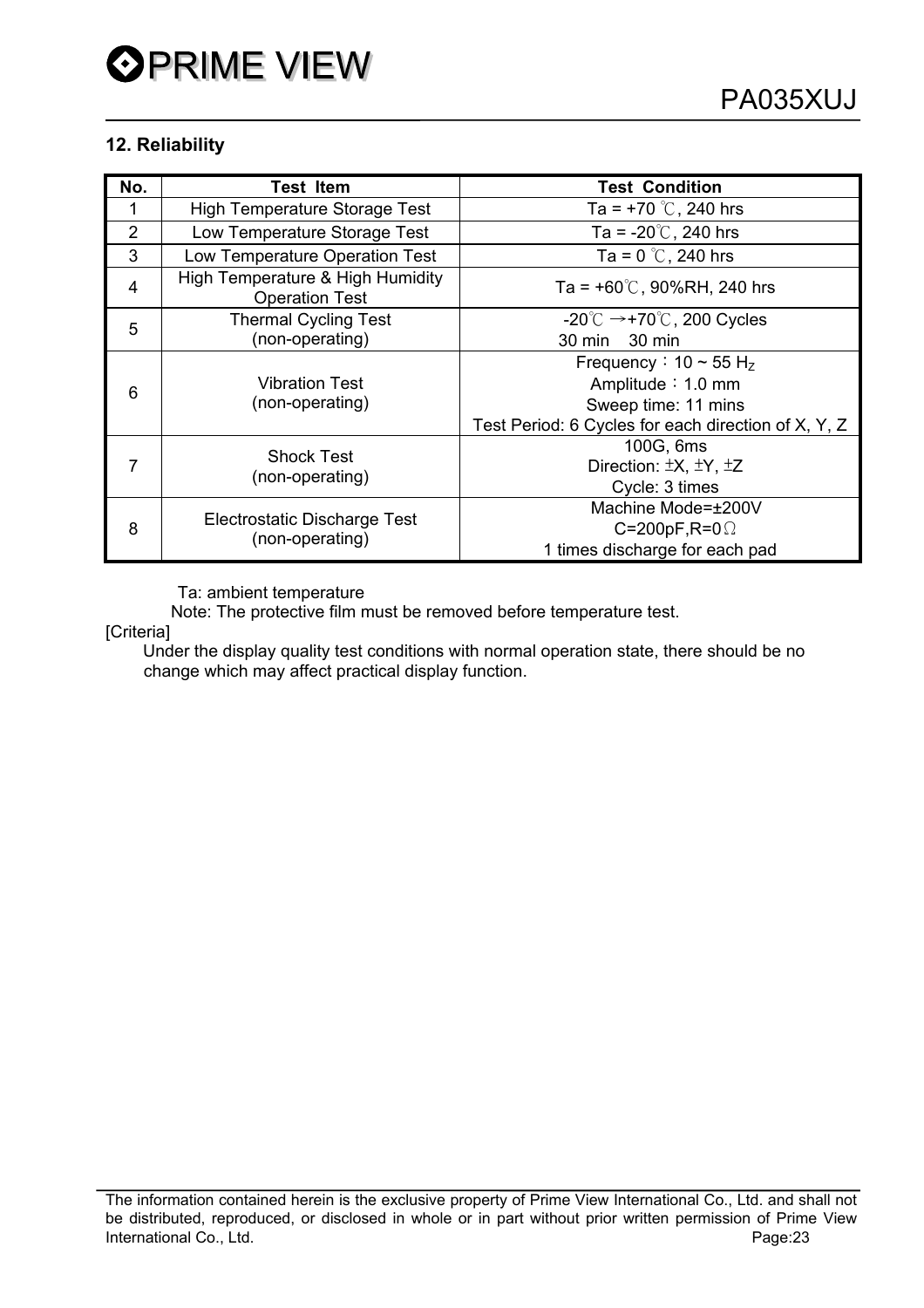

# **13. Block Diagram**

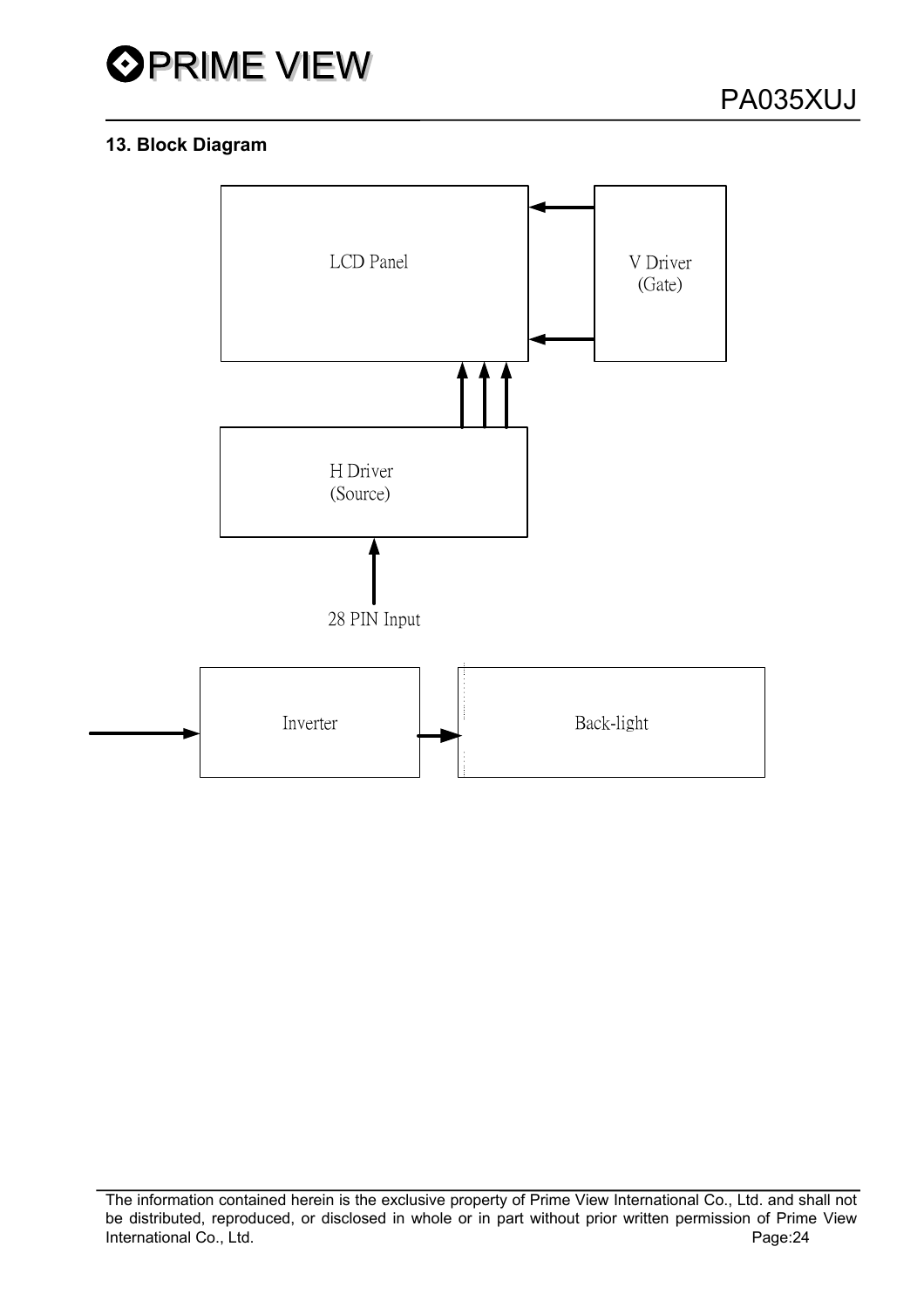

## **14. Packing**

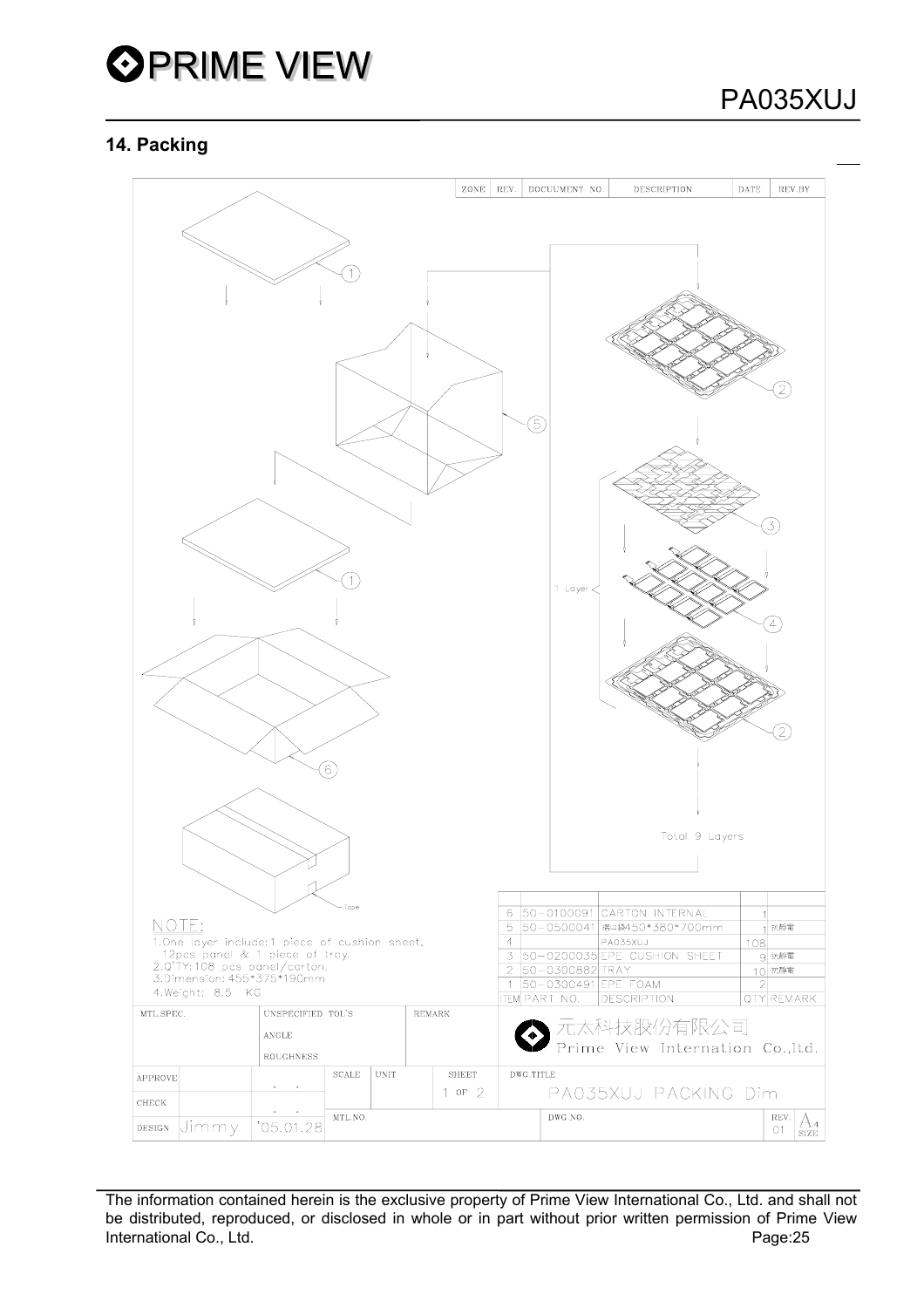

# PA035XUJ